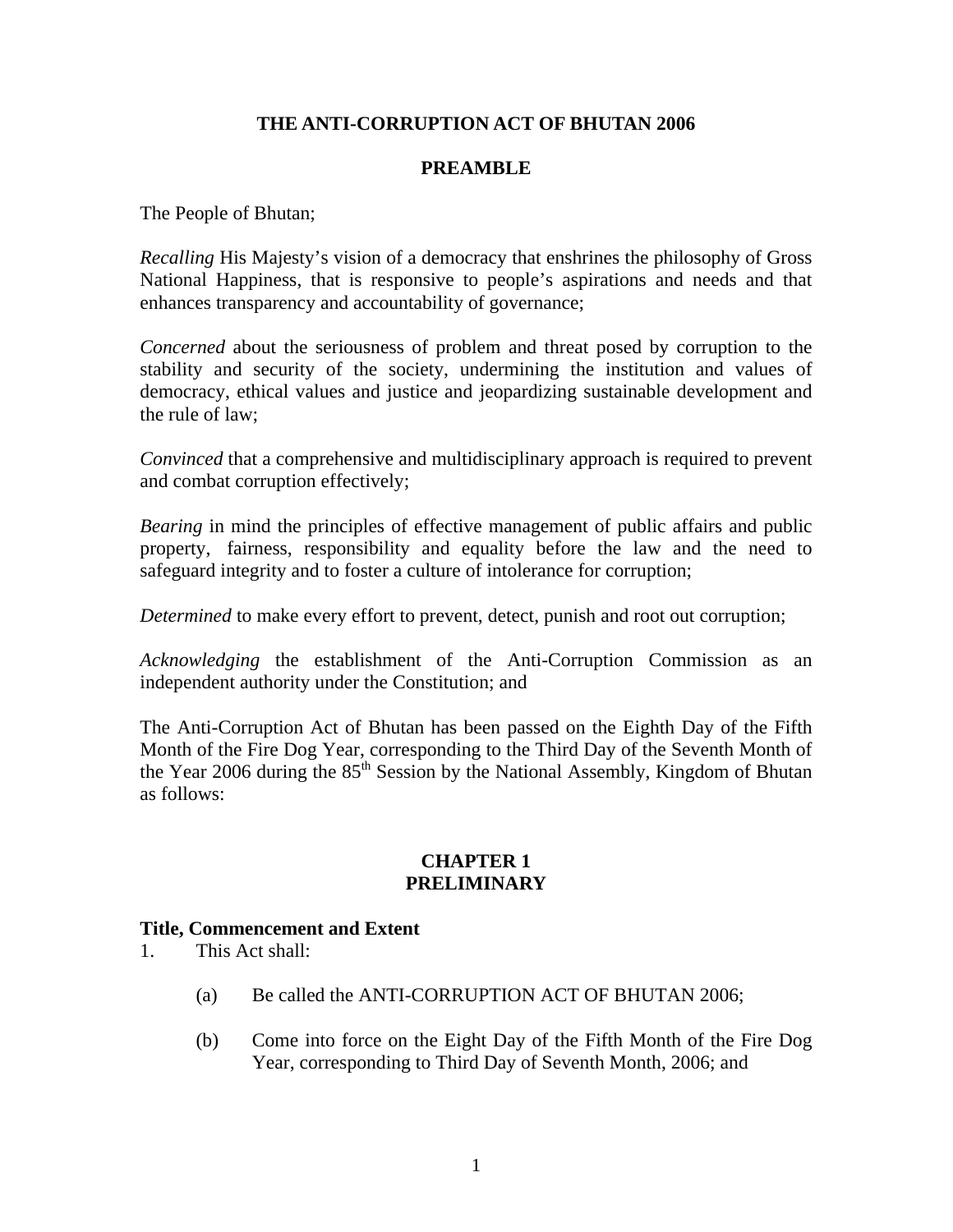(c) Extend to the whole of the Kingdom of Bhutan.

## **Application**

2. This Act shall apply to public entity, corporation, person including nongovernmental organization, foundation, trust, charity and civil society using public resource.

## **CHAPTER 2 ANTI-CORRUPTION COMMISSION**

### **Establishment**

- 3. The Anti-Corruption Commission shall be established in accordance with the provision of the Constitution, which shall be an independent authority.
- 4. The Anti-Corruption Commission shall be supported by a secretariat.

#### **Independence**

- 5. The Commission shall enjoy full organizational and functional independence including programming, investigation and reporting.
- 6. The Commission shall have full authority to determine and administer its organizational structure, budgetary and personnel requirement.
- 7. The State shall make adequate financial provision for the independent administration of the Commission.
- 8. The Commission's budget shall be approved by Parliament as a part of annual national budget. If the decision of Parliament on the national budget is delayed, the Ministry of Finance shall provide the Commission with an interim fund, which shall be at least equivalent to previous year's budget.

#### **Composition**

- 9. The Commission shall comprise a chairperson and two members.
- 10. The Secretariat shall be headed by a secretary.

#### **Eligibility and Qualification**

11. The Chairperson and members of the Commission shall: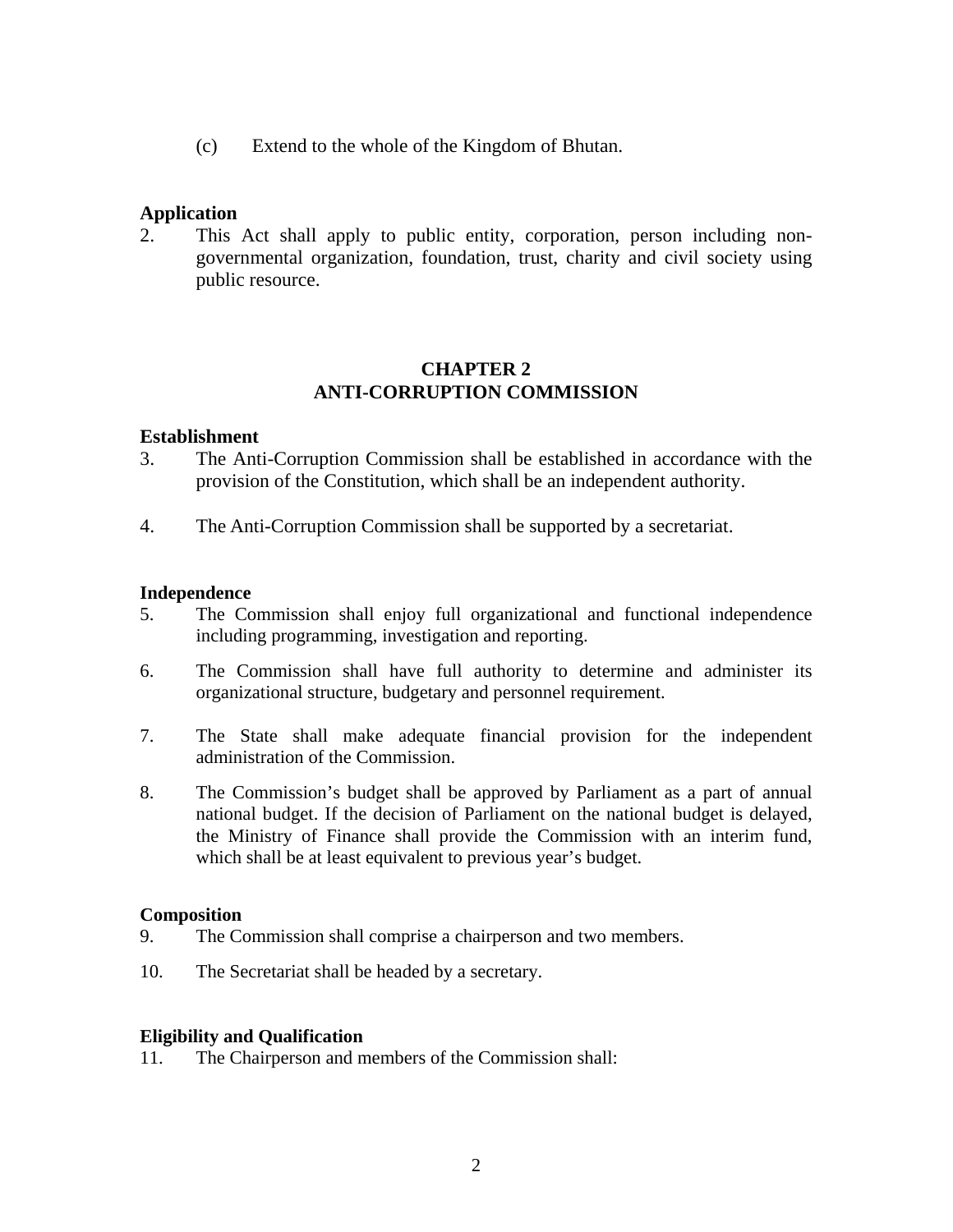- (a) Be a natural born citizen of Bhutan;
- (b) Not be married to a person who is not a citizen of Bhutan;
- (c) Suitably qualified for the post;
- (d) Have no political affiliation;
- (e) Not have been disqualified under any law;
- (f) Not have been terminated from public service;
- (g) Not have been convicted for criminal offence;
- (h) Not be in arrears of taxes or other dues to a public entity; or
- (i) Not hold any office of profit in any public or private company, corporation and non-governmental organization or such other organization.

#### **Appointment**

12. The Chairperson and members of the Commission shall be appointed by His Majesty from a list of names recommended jointly by the Prime Minister, the Chief Justice of Bhutan, the Speaker, the Chairperson of the National Council and the Leader of the Opposition Party.

#### **Oath or Affirmation**

13. The Chairperson and members of the Commission shall, upon assuming office, take an Oath or Affirmation of office and secrecy as provided in the Third and Fourth Schedule of the Constitution respectively before His Majesty the King or the Chief Justice of Bhutan.

#### **Accountability of the Chairperson and Members**

- 14. The Chairperson shall be accountable to His Majesty and Parliament. He shall submit himself to whatever scrutiny is appropriate to this Office.
- 15. The members of the Commission shall be accountable to the Chairperson.

### **Terms and Condition of Service**

16. The term of office of the Chairperson and members of the Commission shall be five years or until attaining the age of sixty-five years, whichever is earlier.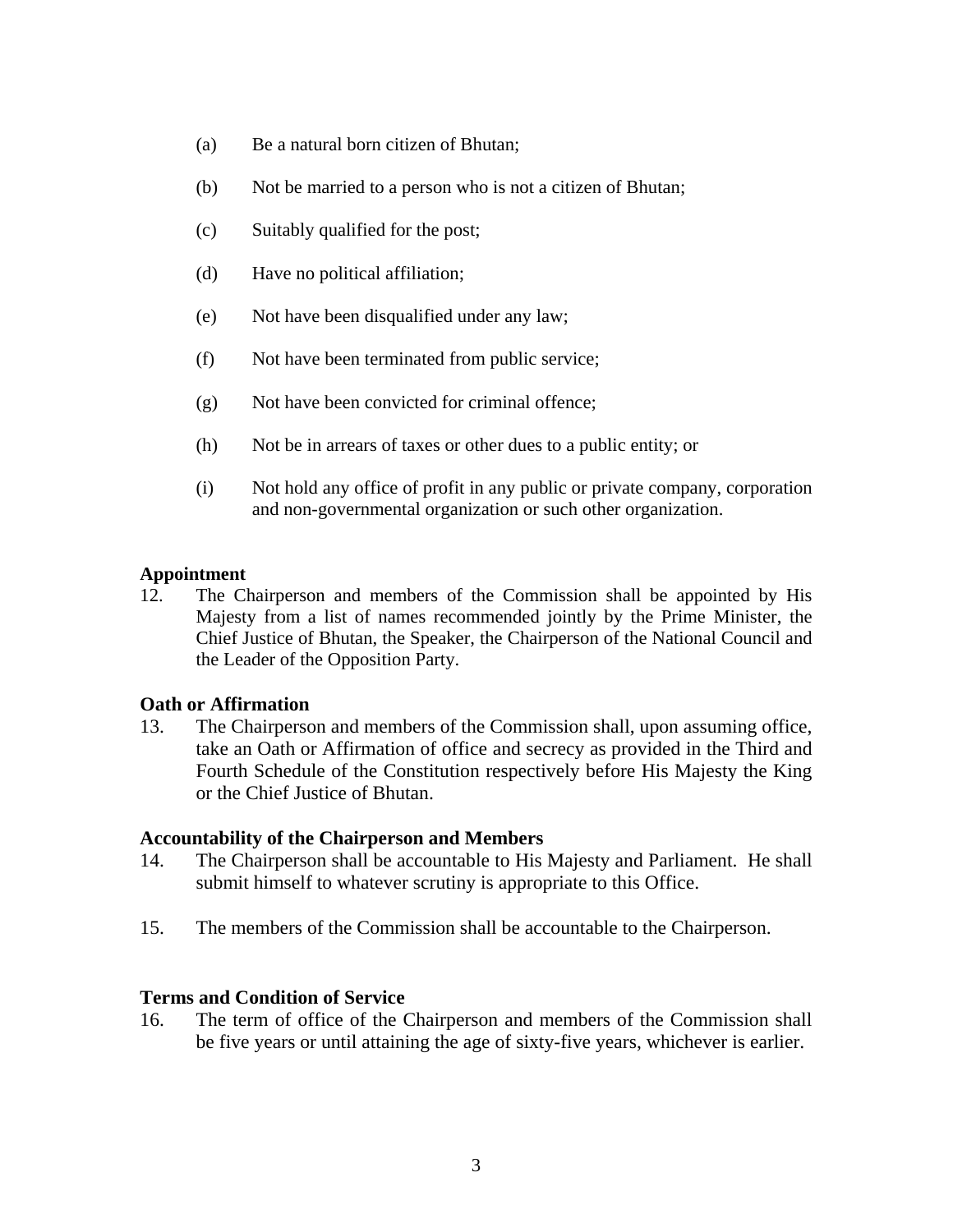- 17. The Chairperson of the Commission shall not be eligible for reappointment.
- 18. The salary, tenure, discipline and other service conditions of the Chairperson and members shall be as prescribed by law, provided that their salary and benefit shall not be varied to their disadvantage after appointment.
- 19. The Commission shall determine its rules of procedure. Its decision shall be the views of the majority. In the event of only two members being present at a meeting and any dissent on an issue, the view of the Chairperson/officiating Chairperson shall prevail.

## **Resignation and Removal**

- 20. The Chairperson or any member of the Commission may resign from his office before the expiry of his term by submitting before His Majesty a signed notice of resignation.
- 21. The Chairperson of the Commission shall not be removed from office except by way of impeachment as prescribed in the Constitution.
- 22. His Majesty may remove the members of the Commission on grounds of:
	- (a) Physical, mental, or other incapacity of a permanent nature;
	- (b) Any violation of this Act; or
	- (c) Conviction under any other law.
- 23. The removal may be effected only after conducting an inquiry into the alleged violation and findings thereon by a committee constituted by the Chairperson.
- 24. Members of the Commission shall not be imprisoned on an administrative decision.
- 25. The senior most member of the Commission shall act as the Chairperson in the absence of the latter. However, such a member shall not ordinarily continue to so act for a period not exceeding three months from the date he so acts.
- 26. In the event of death, resignation or removal of the Chairperson or any member of the Commission, the post shall be filled within a period of thirty days from the date of such vacancy.
- 27. The Commission shall prescribe the service conditions and personnel policies for the staff of its Secretariat broadly in accordance with the Civil Service Act.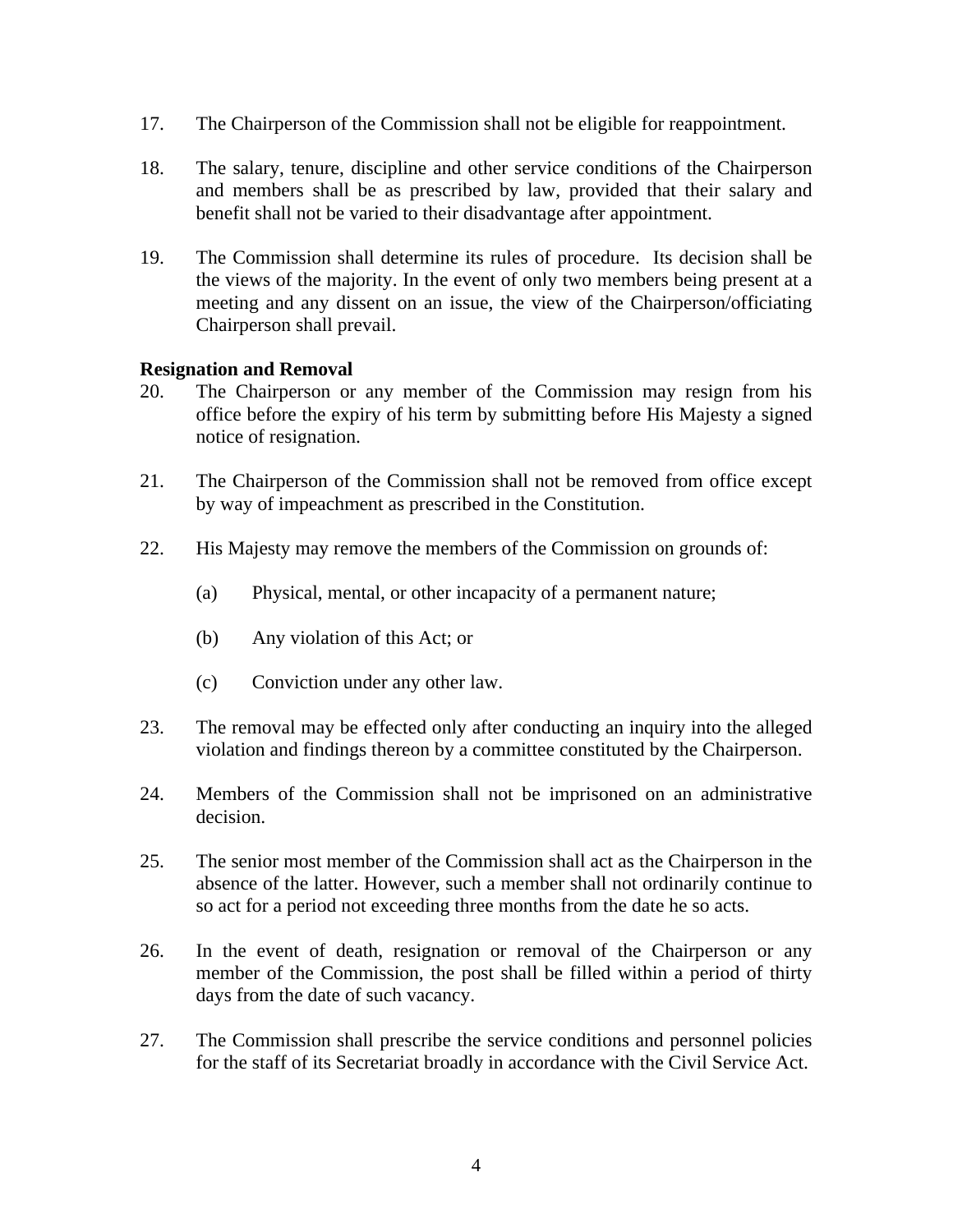## **CHAPTER 3 CODE OF CONDUCT AND ETHICS**

### **Compliance**

- 28. The Chairperson and members of the Commission shall ensure that their conduct is, both in appearance and in practice, in compliance with this code**.**
- 29. The Chairperson and members of the Commission shall maintain the highest standard of ethics, integrity and professionalism in discharging their duty.
- 30. The Chairperson and members of the Commission shall not only abide by the provision of this Act but also ensure that all public servants working under the Commission comply with the Code of Conduct and Ethics prescribed by the Commission.
- 31. The Chairperson and members of the Commission shall individually and collectively ensure and maintain the integrity of the Commission.

### **Responsibility**

32. The Chairperson and members of the Commission shall ensure that their conduct is consistent with the dignity, reputation and integrity of the Commission and the sovereignty, security, unity and integrity of the country.

## **Accountability**

33. The Chairperson of the Commission shall have a duty to account for and be held accountable for the policy, decision and action of the Commission.

## **Confidentiality**

34. The Chairperson and members of the Commission shall maintain confidentiality in cases where decision, document and deliberation should not be disclosed in the public interest.

## **Integrity**

35. The Chairperson and members of the Commission shall not be influenced in any manner whatsoever by any person or body of persons in the discharge of their official duty.

#### **Selflessness**

36. The Chairperson and members of the Commission shall take decision solely based on the public interest.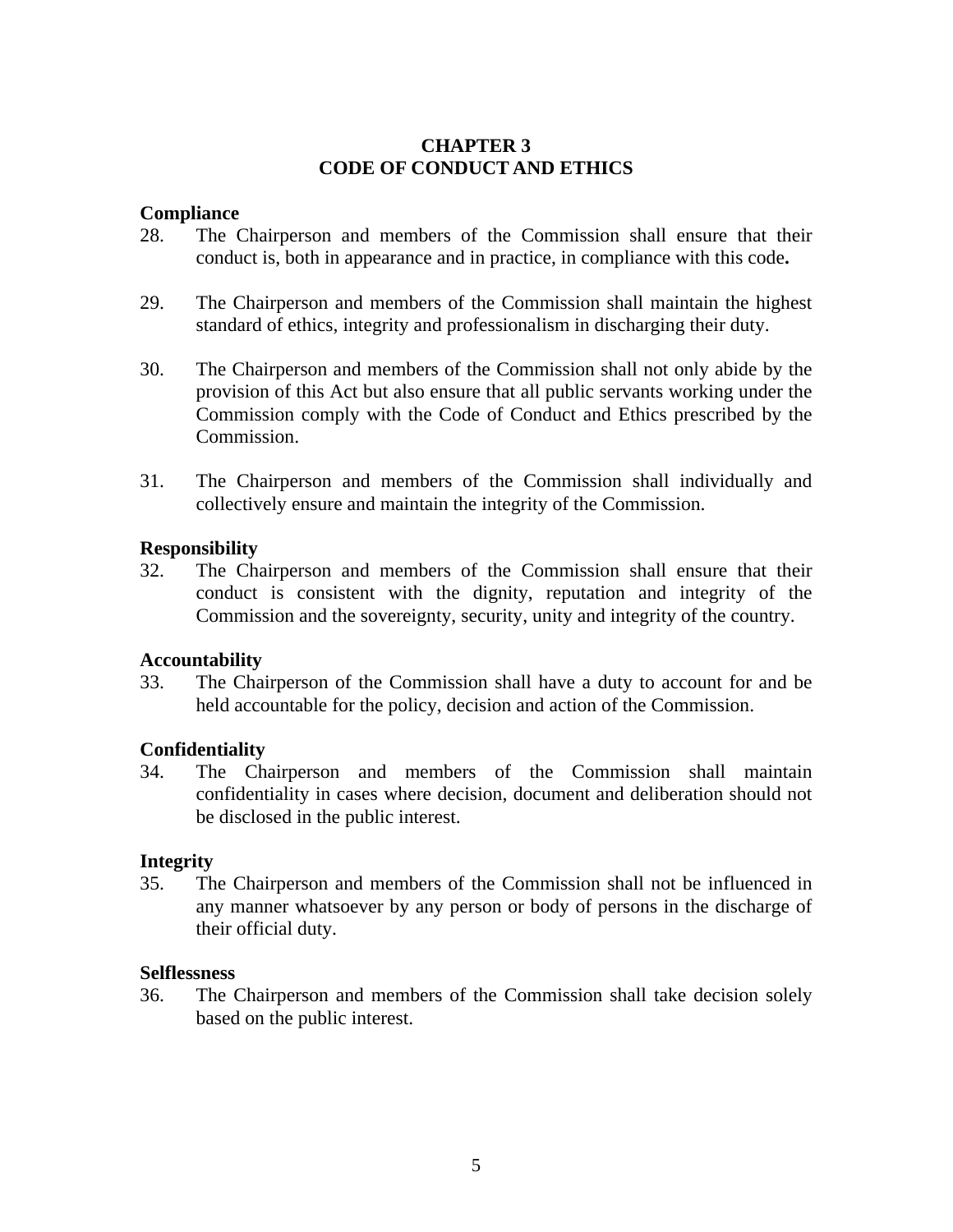## **Transparency**

37. The decision and action of the Chairperson and members of the Commission shall be transparent and they shall give reason for their decision.

### **Personal Conduct**

38. The Chairperson and members of the Commission shall:

- (a) Refrain from indulging in habit and behaviour that affects the performance of official duties or tarnish the image of the Commission or the country;
- (b) Not conduct directly or indirectly, in abuse of their office or power, any act prejudicial to the rights of any other person knowing that such act is unlawful or contrary to any government policy;
- (c) Not maintain or operate a bank account in any country outside Bhutan;
- (d) Not provide information, which is detrimental to the prestige, integrity and sovereignty of the country; and
- (e) Not accept any gift, present or benefit.

## **Conflicts of Interest**

- 39. The Chairperson and members of the Commission shall ensure that no conflict arises or appears to arise, between their public duty and private interests, pecuniary or otherwise.
- 40. A conflict of interest may exist when the Chairperson or a member of the Commission is influenced or appears to be influenced by private interest. Private interest may include not only his pecuniary or vested interest but also that of his spouse or dependant or other person.
- 41. The Chairperson and members of the Commission shall:
	- (a) Declare their income, asset and liability, including the asset and liability in the name of their spouse and dependant, within three months upon taking office, annually thereafter and three months prior to vacation of office to the Secretariat of the Commission and include this declaration in the annual report submitted to His Majesty, the Prime Minister and Parliament;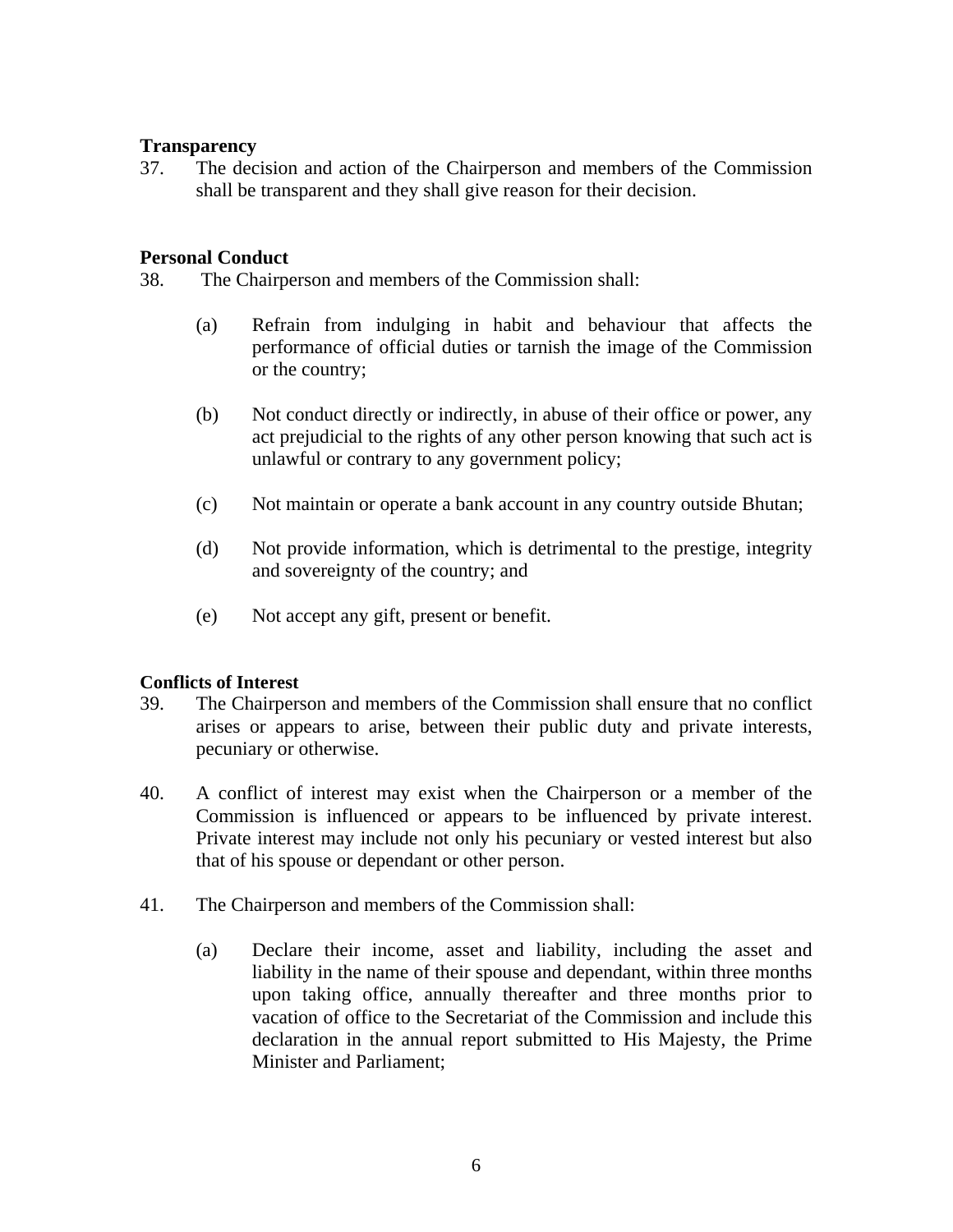- (b) Not undertake any private trade or commercial activity or additional employment;
- (c) Not hold any post in a public or private company or a nongovernmental organization or such other organization whether it carries remuneration or is honorary, other than as may be required in their official capacity as the Chairperson or a member of the Commission;
- (d) Not act as a consultant to any public or private company, business or association nor provide assistance to any such body including a nongovernmental organization or such other organization;
- (e) Not be a member or belong to, or take part in any society the membership of which is incompatible with the functions or dignity of the Commission; and
- (f) Not make any unauthorized commitment or promise that purports to bind the Commission or the government.
- 42. The Chairperson and members of the Commission shall declare any potential conflict of interest before undertaking or during any investigation concerning a particular person or entity.
- 43. The Chairperson of the Commission may exclude a member from an investigation if he considers there is a reasonable cause to suspect the existence of an element of conflict of interest.

#### **Violation**

44. Violation of this code by the Chairperson of the Commission shall be a ground for impeachment.

### **CHAPTER 4 POWER AND FUNCTION**

#### **Power and Function of the Commission**

- 45. The Commission shall have the power to:
	- (a) Take all necessary actions to prevent and combat corruption;
	- (b) Investigate on its own initiative any suspected attempt or conspiracy to commit any act of corruption or whenever there is evidence of corruption;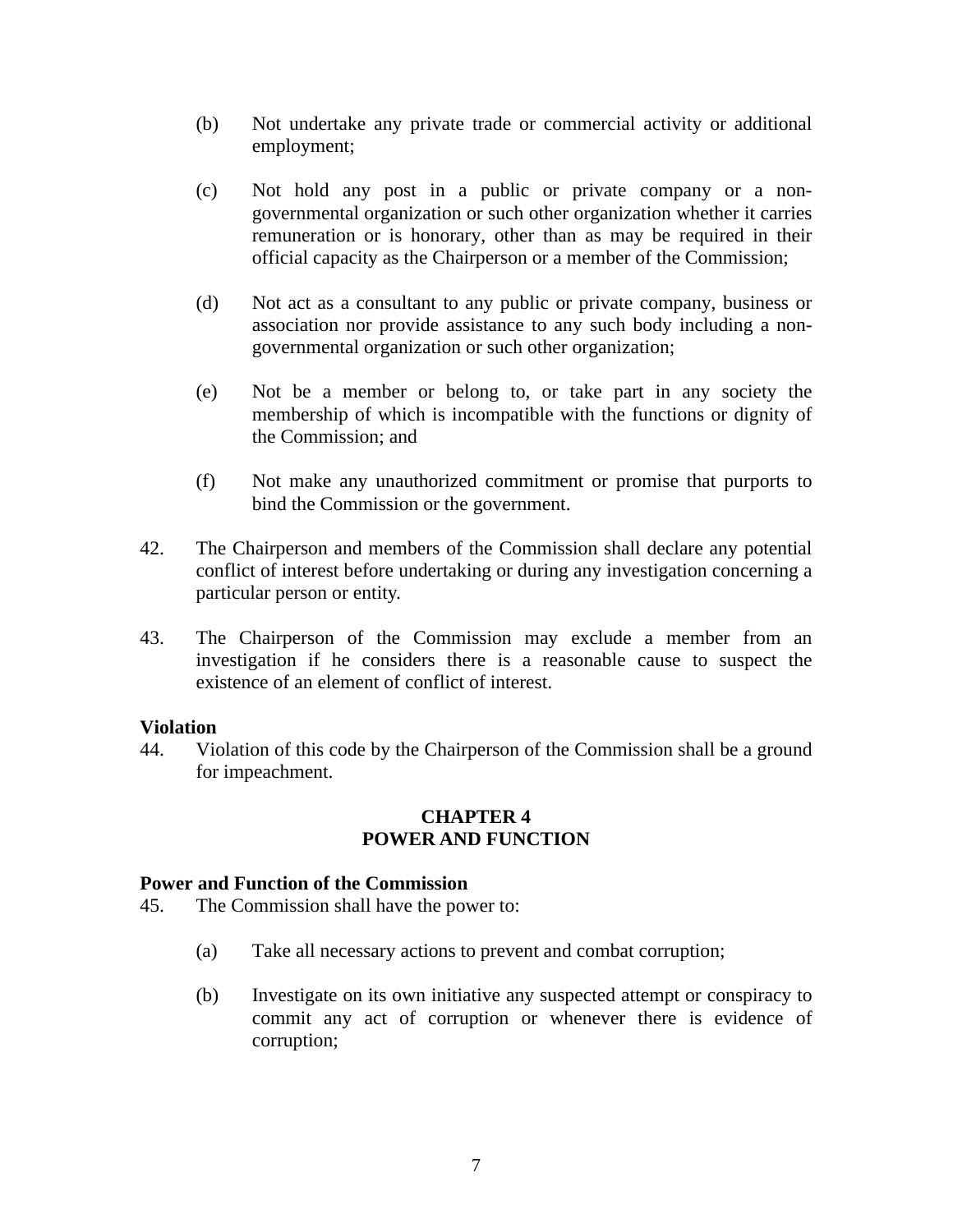- (c) Investigate against a person abroad accused of corruption in Bhutan or non-Bhutanese residing in Bhutan charged in their countries of origin for corruption;
- (d) Visit for the purpose of inspection, with or without notice, any place, examine any document and ask for such information and document, original or a copy, as it deems fit;
- (e) Conduct or request to conduct an inquiry, comprehensive investigation or any other measure aimed at examining the legality of administrative act and proceeding with regard to relations between a public or private entity and a person;
- (f) Examine the legality and the administrative correctness of acts which involve property entitlement;
- (g) Request the Court for an order or judgment cancelling or revoking a right or document of title in respect of which a public servant has given approval or granted permission conferring rights or benefit or issued the document of title to a person in contravention of law or regulation or against the interest of the government;
- (h) Examine the system, practice and procedure of public entities in order to advise and revise procedures and practice which may potentially breed corruption;
- (i) Blacklist or debar any corrupt national or foreign firm from participating in government tender;
- (j) Revoke work order, license, lease and contract agreement; and
- (k) Monitor the implementation of anti-corruption national strategy, plan and programme by public and private entities.
- 46. The Commission shall have all such powers as given to the law enforcement officials under the Civil and Criminal Procedure Code of Bhutan or any other law with regard to investigation, arrest, search and seizure.
- 47. The power of the Commission under section 46 of this Act may be delegated to an investigating officer or any other official involved in an investigation through a written order from the Chairperson.
- 48. The Commission during the course of an investigation may grant prior or due authorization to a person on a reasoned decision to accept unlawful demand or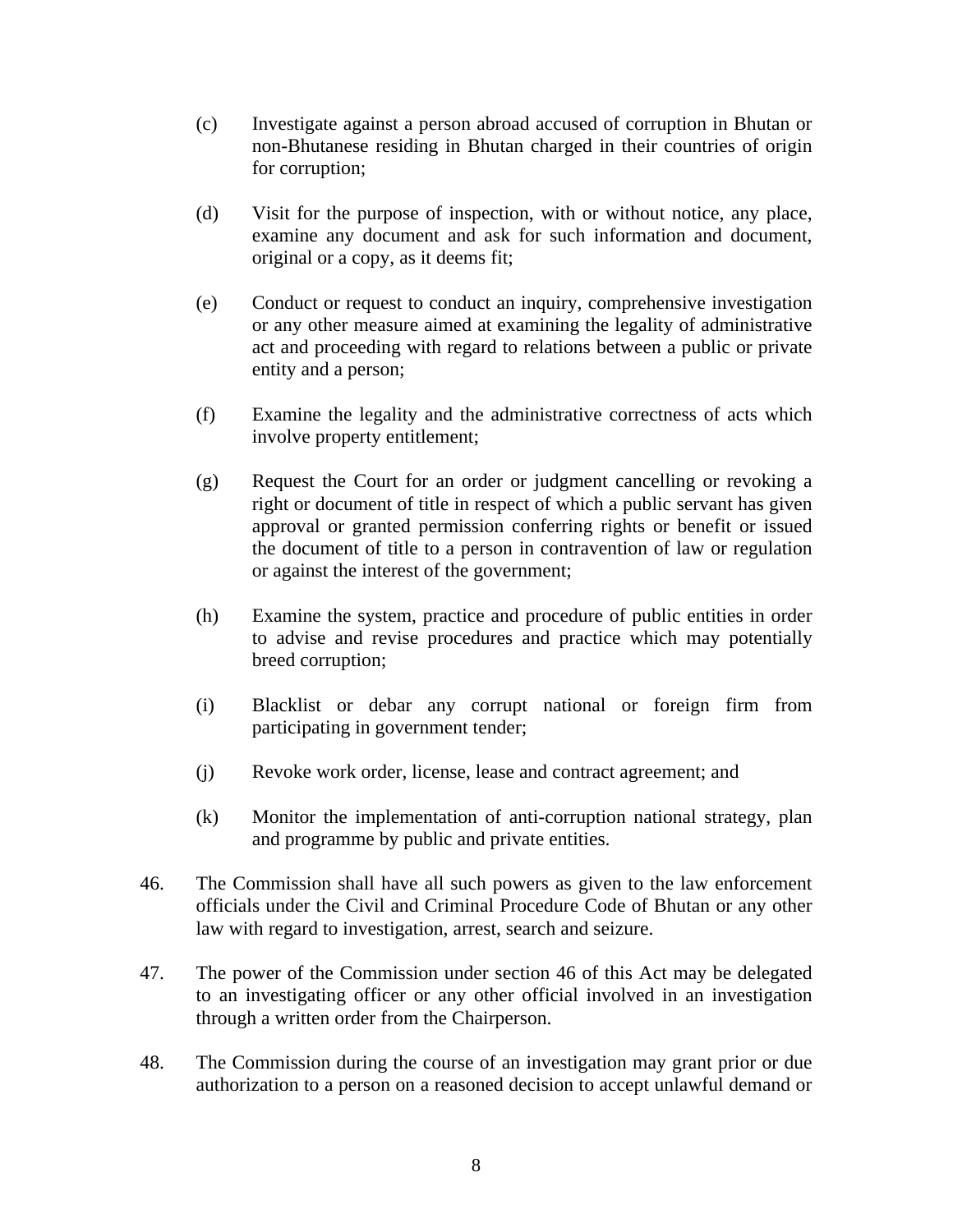bribe or give bribe to a public servant or any other person, either directly or indirectly.

- 49. The Commission may freeze the asset including financial account of a person under investigation or seize and impound travel document to prevent the person from fleeing the country, but shall obtain necessary approval from the Court of competent jurisdiction within seven days from the date of such action, failing which the effect of such action shall lapse.
- 50. The Commission shall have access to the asset declaration of any person serving under a public entity, any elected person and any person serving under a non-governmental organization or such other organization that uses public resource.
- 51. The Commission shall take measures to prevent corruption in the private sector by directing them to develop standards and procedures, including a code of conduct for correct, honorable and proper conduct of business and for promotion of good commercial practice and in the contractual relations of business with the government.
- 52. The Commission shall also take measures to prevent misuse of procedure regulating private entity including procedure regarding privatization, subsidy and license granted by the government for commercial activity.
- 53. The Commission may seek technical assistance, when necessary, for the purpose of carrying out its functions.
- 54. It shall be the duty of the Commission to:
	- (a) Exercise its power and discharge its function with utmost loyalty and dedication to Tsa-Wa-Sum, unaffected by any consideration for those in position of power and influence, showing full transparency and no discrimination whatsoever in its performance;
	- (b) Prepare a national strategy and programme to curb corruption and prevent misuse of public resource;
	- (c) Curb and root out corruption through timely and effective monitoring of embezzlement, misappropriation or other diversion of public resource by a person for his benefit or for the benefit of another person or entity;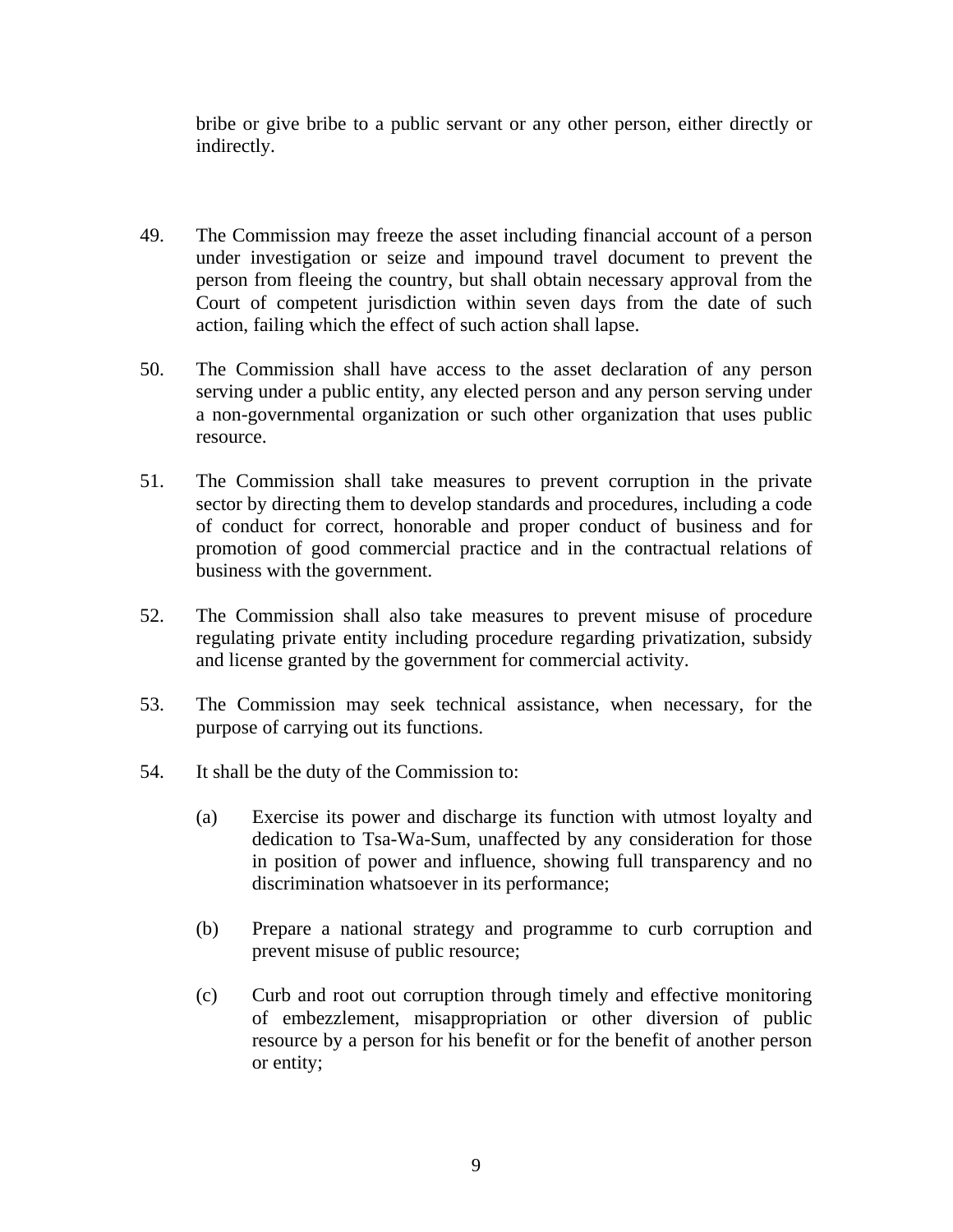- (d) Receive any complaint of corruption and investigate such a complaint as provided under this Act;
- (e) Inspect any disproportionate change in income, asset and liability of a person;
- (f) Respect, promote and protect the freedom to seek, receive, publish and disseminate information concerning corruption in accordance with the law;
- (g) Publish its annual performance report for public information;
- (h) Advise, propose measures or recommendations to appropriate authority, for the purpose of improving the performance of public service in an endeavour to prevent and control corruption;
- (i) Undertake public information and education programme;
- (j) Promote active participation of civil society, non-governmental and community-based organizations, in the prevention of corruption and the fight against it, to raise public awareness regarding the existence of, causes and gravity of and threat posed by corruption, ultimately to foster a public culture of non-tolerance of corruption;
- (k) Coordinate with public entities in particular with law enforcement agencies in combating corruption;
- (l) Develop asset declaration guidelines and forms; and
- (m) Carry out other functions as provided under this Act or other law.

# **International Cooperation**

55. The Commission may collaborate with other countries and international and regional organizations, in facilitating and supporting international effort in the prevention of and fight against corruption including asset recovery, assistance in investigation and sharing of information in accordance with the law and established procedure of the government.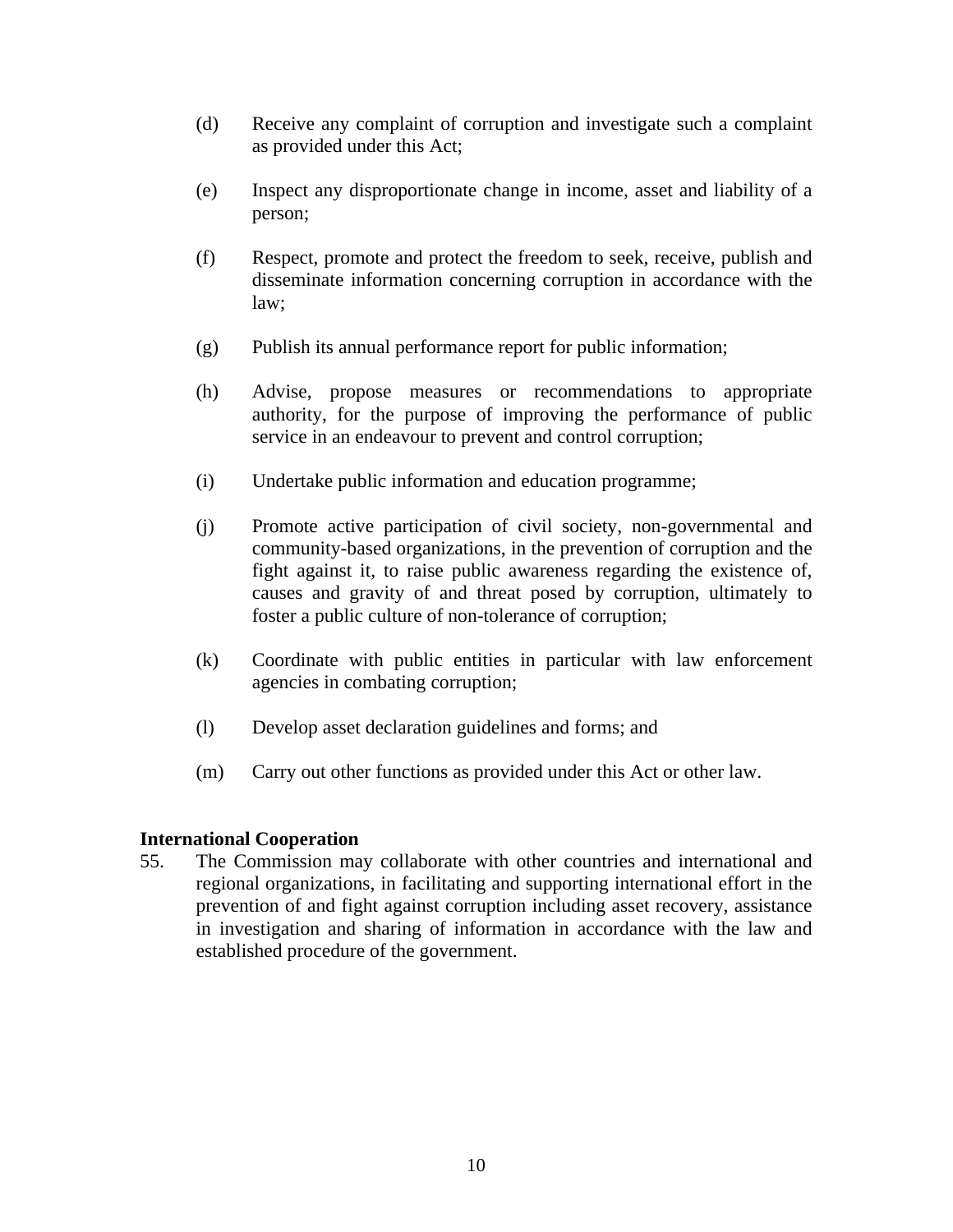### **Role and Responsibility of Secretariat**

- 56. The Secretariat of the Commission shall be responsible for the efficient conduct of business of the Commission. It shall assist the Commission in investigation and gathering of data, conduct study and research on causes and prevention of corruption, coordinate with public, private or any other entity in the overall effort towards combating corruption, promoting public participation in combating corruption and studying the best practice in other countries or organizations.
- 57. The Commission may, through a written order, delegate any of its functions and powers under this Act or Rules to the Secretariat.
- 58. The Secretariat shall carry out such other responsibilities as may be assigned by the Commission.

## **CHAPTER 5 COMPLAINT**

### **Lodging Complaint**

- 59. Any person has the right to lodge with the Commission a complaint against a public servant, public entity or other person who has committed or is attempting to commit an offence of corruption.
- 60. Investigation of a complaint shall be subject to review of facts and evidence by the Commission.
- 61. A complaint shall at least contain the following particulars:
	- (a) Name and address of the person lodging the complaint;
	- (b) Name and address of the person against whom the complaint is filed;
	- (c) Allegation and circumstance under which the alleged offence was committed or attempted to commit, any injury sustained, together with clear and sufficient evidence to facilitate effective investigation; and
	- (d) If the complaint is lodged on behalf of another injured person, the signature of such person.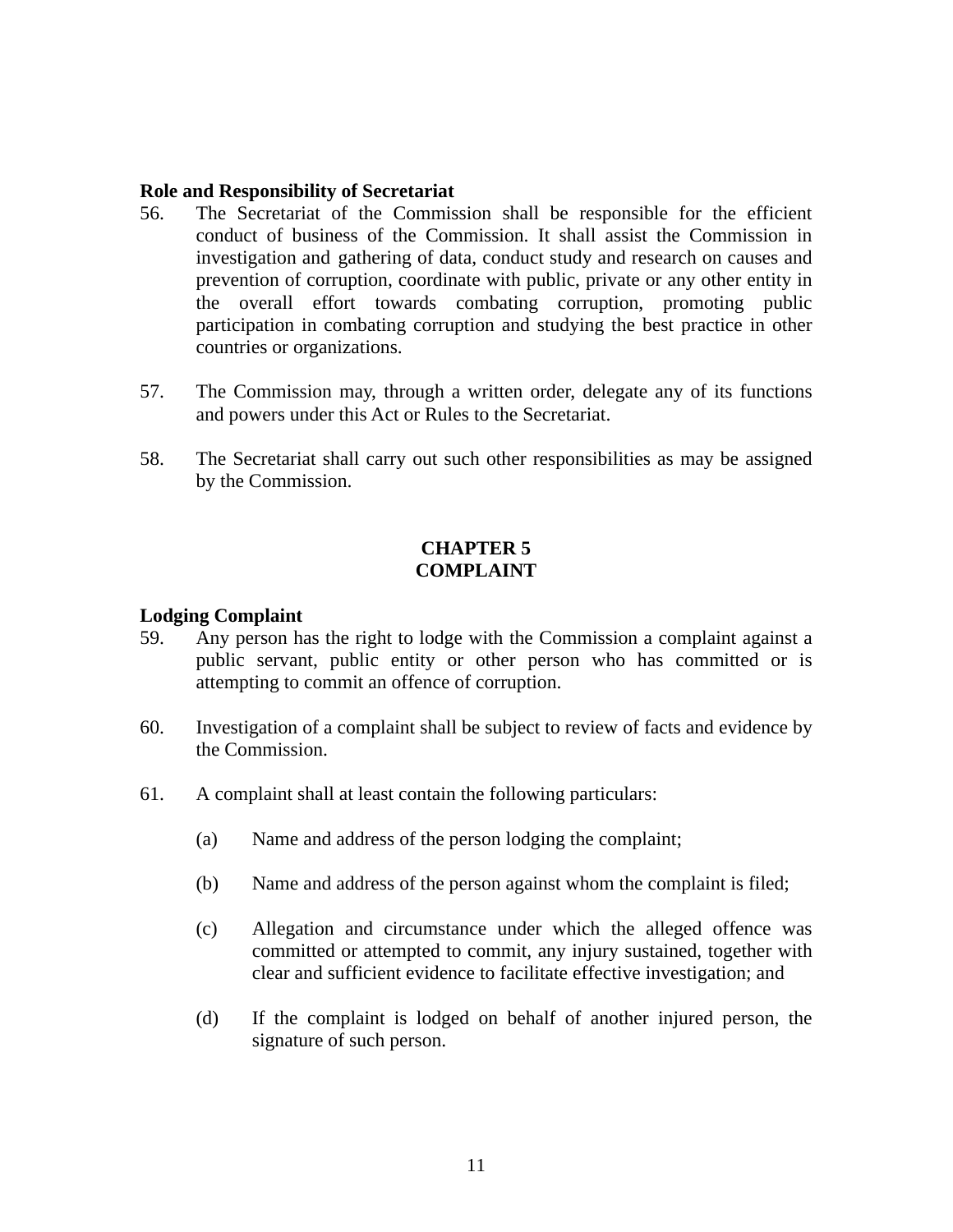### **Procedure**

- 62. A complaint may be made orally or in writing, in person or through any means of communication to an officer of the Commission and if made orally it shall be reduced to writing and read over to the complainant.
- 63. A complaint whether in writing or reduced to writing shall be signed by the complainant.
- 64. Every complaint shall be kept secret and shall not be disclosed except to the investigation officer, the Attorney General or any other prosecuting agency.

### **Exception**

65. The Commission shall receive anonymous complaint.

### **Reporting of False Information**

66. A complainant or informer who knowingly gives or causes to be given any false or misleading information relating to the commission of any offense of corruption by an entity or a person with malicious intent shall be guilty of an offence and liable to the penalty provided for such offence under the Penal Code of Bhutan.

## **CHAPTER 6 INVESTIGATION, ARREST, SEARCH AND SEIZURE**

#### **Investigation**

- 67. An investigation shall be conducted under this Act, when:
	- (a) His Majesty Commands;
	- (b) An offence of corruption is reported by the Royal Audit Authority;
	- (c) A complaint, lodged in accordance with this Act, gives rise to reasonable suspicion of corruption; or
	- (d) In the opinion of the Commission there is credible information on corruption.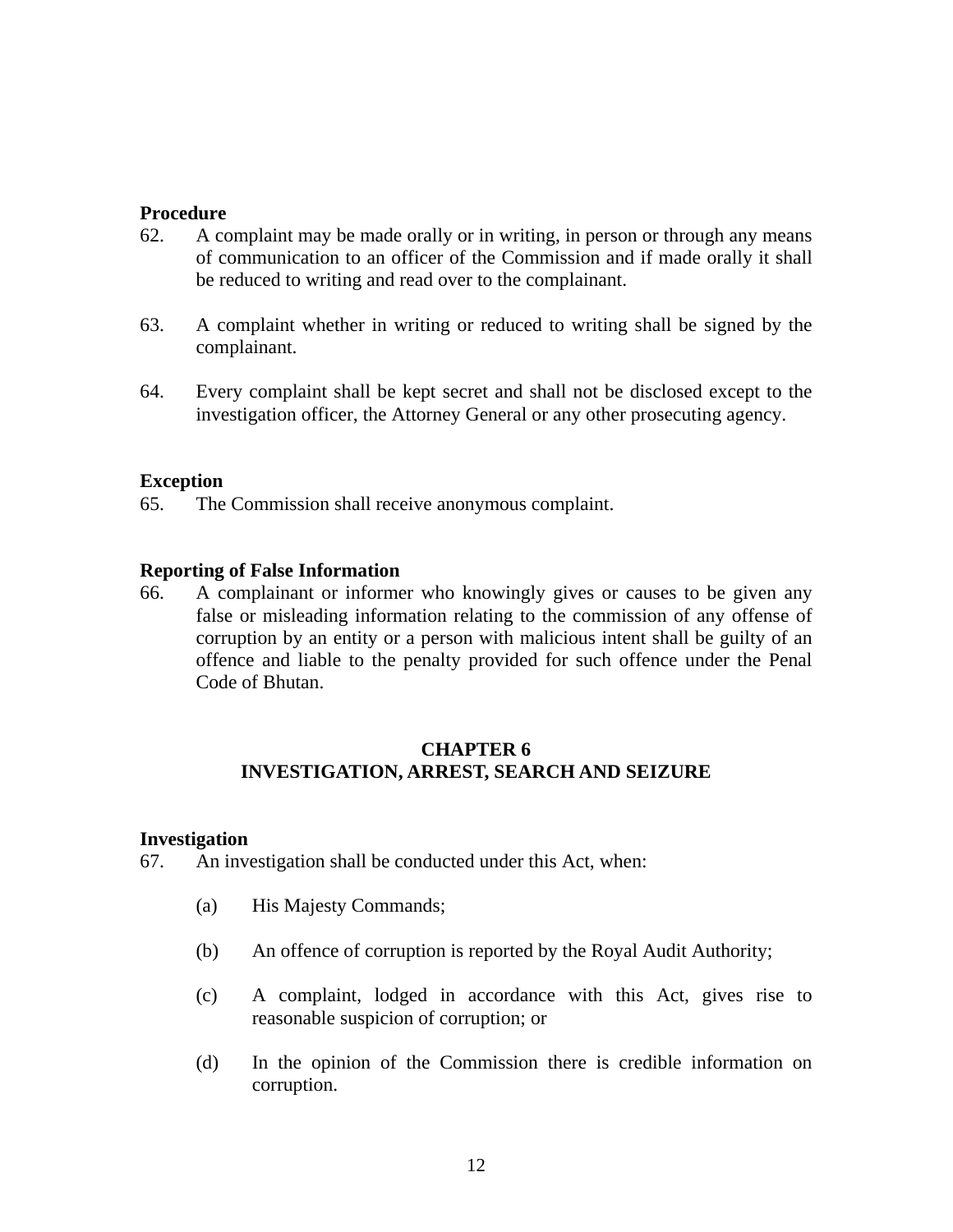### **Time Limitation**

- 68. No person shall be subjected to an investigation for corruption under this Act relating to his business after a lapse of five years from the date of vacating the office, if the offence is petty misdemeanor or below as prescribed under the Penal Code of Bhutan.
- 69. Section 68 of this Act shall not apply for the offence of misdemeanor and above as prescribed under the Penal Code of Bhutan.

#### **Power to Summon**

- 70. The Commission or an investigating officer investigating an offence under this Act may, through subpoena:
	- (a) Order any person to attend before it or him for the purpose of investigation in relation to any matter which may, in its or his opinion, assist in the investigation into the offence; and/or
	- (b) Order any person to produce before it or him any book, document or any certified copy thereof, or any other article which may, in its or his opinion, assist in the investigation into the offence. Bank secrecy law shall not apply.
- 71. Any person who fails to appear at the time and place mentioned in the summons, shall be arrested.

#### **Procedure**

- 72. Investigation shall be conducted in accordance with the provisions of the Civil and Criminal Procedure Code of Bhutan.
- 73. The Commission may authorize an officer in writing to search, seize or arrest.
- 74. The Commission shall issue an identity card to the officer attesting that he is an officer of the Commission.
- 75. The Commission or an investigating officer may seek assistance from any law enforcement agency in the course of investigation, seizure, search and arrest. It shall be the duty of the law enforcement agency to extend necessary assistance.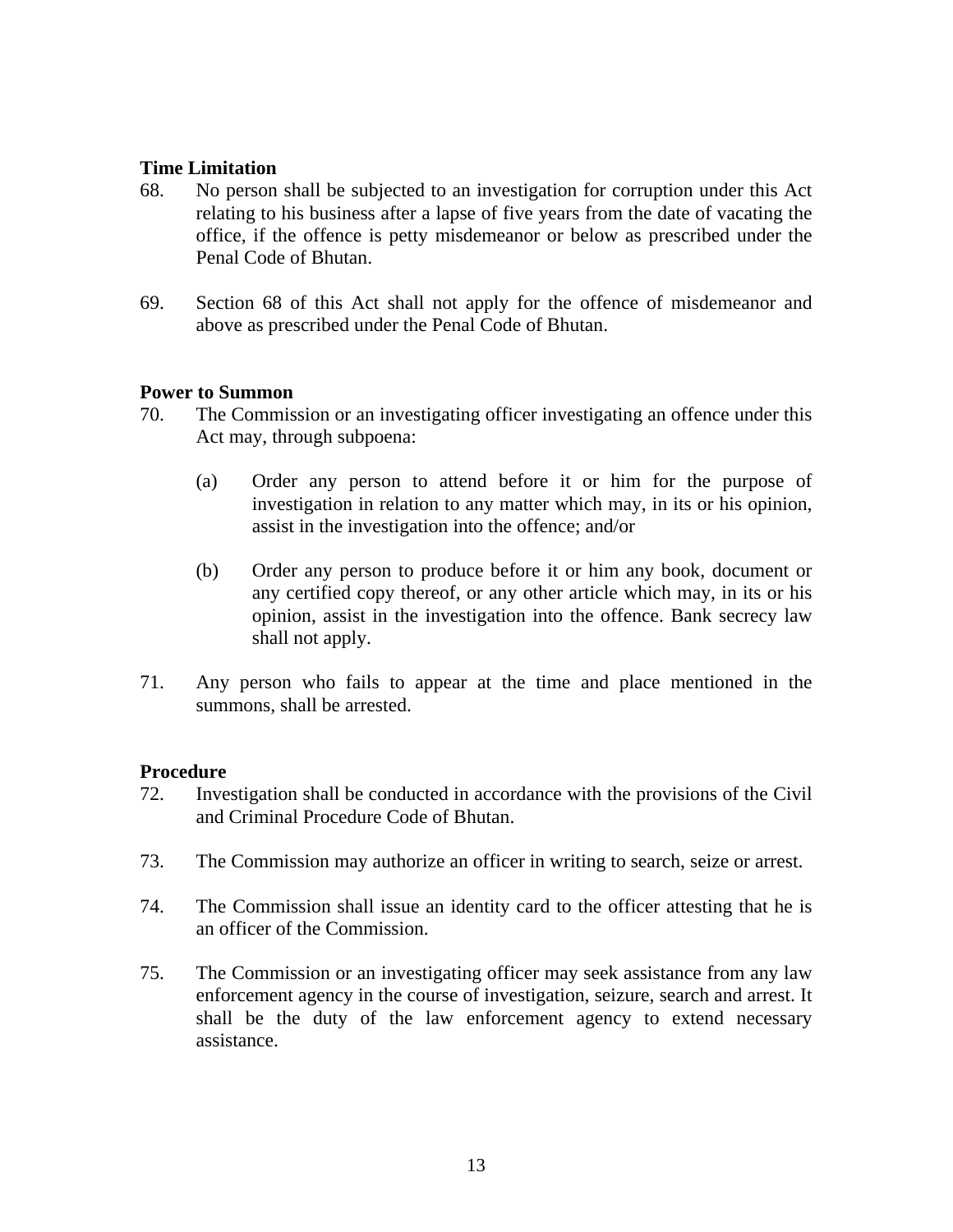76. The Commission may under this Act conduct a joint investigation with other law enforcement agencies.

### **Suspension**

- 77. Whenever the Commission finds a prima facie case, the alleged person shall be suspended from service and/or his business frozen.
- 78. The alleged person shall be suspended and/or his business frozen until the period of detention; if a case is filed against him, he shall be suspended and/or his business frozen until the proceeding of the case is over.

#### **Arrest**

- 79. Arrest of any person by the Commission shall be in accordance with the Civil and Criminal Procedure Code of Bhutan.
- 80. The power of the Commission to enter a private dwelling to arrest a person without warrant is limited to instances of immediate necessity or other exigent circumstances.
- 81. Any person arrested and detained with/without warrant shall be produced before a court within twenty-four hours of the arrest exclusive of the time necessary for the journey from the place of arrest and government holidays.
- 82. Any person arrested by the Commission shall first be taken to a police station for necessary documentation of the arrest.
- 83. When detention of an alleged person is necessary at any time, he shall be kept in police custody.
- 84. Custody of the accused under the police shall be governed by the Prison Act or any other rule or regulation pertaining to custody and control of a prisoner. This, however, does not preclude any other mutually-agreed arrangement between the Commission and the police so long as such arrangement is not in conflict with the Prison Act or any other rule or regulation.
- 85. Where temporary suspension of detention of the alleged person is required within twenty-four hours of the arrest, it shall be granted by the Commission.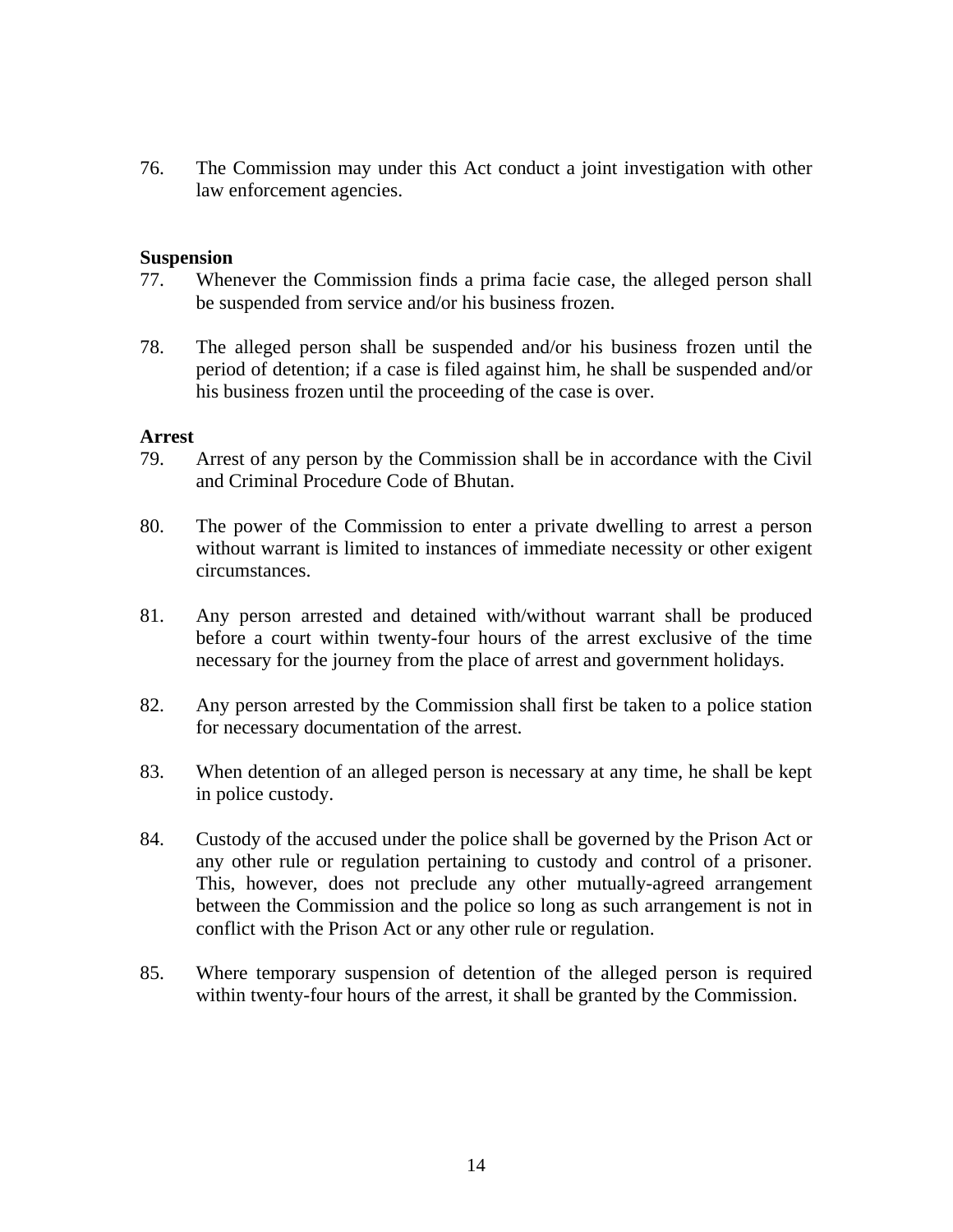86. The Commission shall be responsible for obtaining the necessary warrant or remand order from the Court in respect of a person arrested and detained in police custody when it is necessary, including release of the detainee.

#### **Search and Seizure**

87. The Commission may search and seize or attach the property of an alleged person in accordance with the Civil and Criminal Procedure Code of Bhutan.

# **CHAPTER 7 FINDING AND PROSECUTION**

#### **Verification**

88. Investigation report shall be submitted to the Commission for verification and endorsement, which shall then forward it to the Office of the Attorney General or any other prosecuting agency for prosecution.

### **Prosecution**

- 89. No person shall be liable to penalty for an offence under this Act or any other law unless found guilty and convicted by a court of law.
- 90. The prosecution of any case based on an investigation report of the Commission shall be carried out expeditiously by the Office of the Attorney General or any prosecuting agency in the Court of competent jurisdiction.
- 91. The Commission when it deems necessary and expedient, may prosecute a person charged with corruption or take over a prosecution process from the prosecuting agency or police when the case is delayed without a valid reason, manipulated or hampered by interference.
- 92. In the event the Commission takes over the prosecution process, the police or the prosecuting agency shall be obliged to hand over the case file and related documents and evidence within fourteen days of the receipt of the Commission's request.
- 93. In any civil or criminal proceeding under this Act, evidence shall not be admissible to show that any such gratification as mentioned in this Act is customary in any profession, trade or vocation.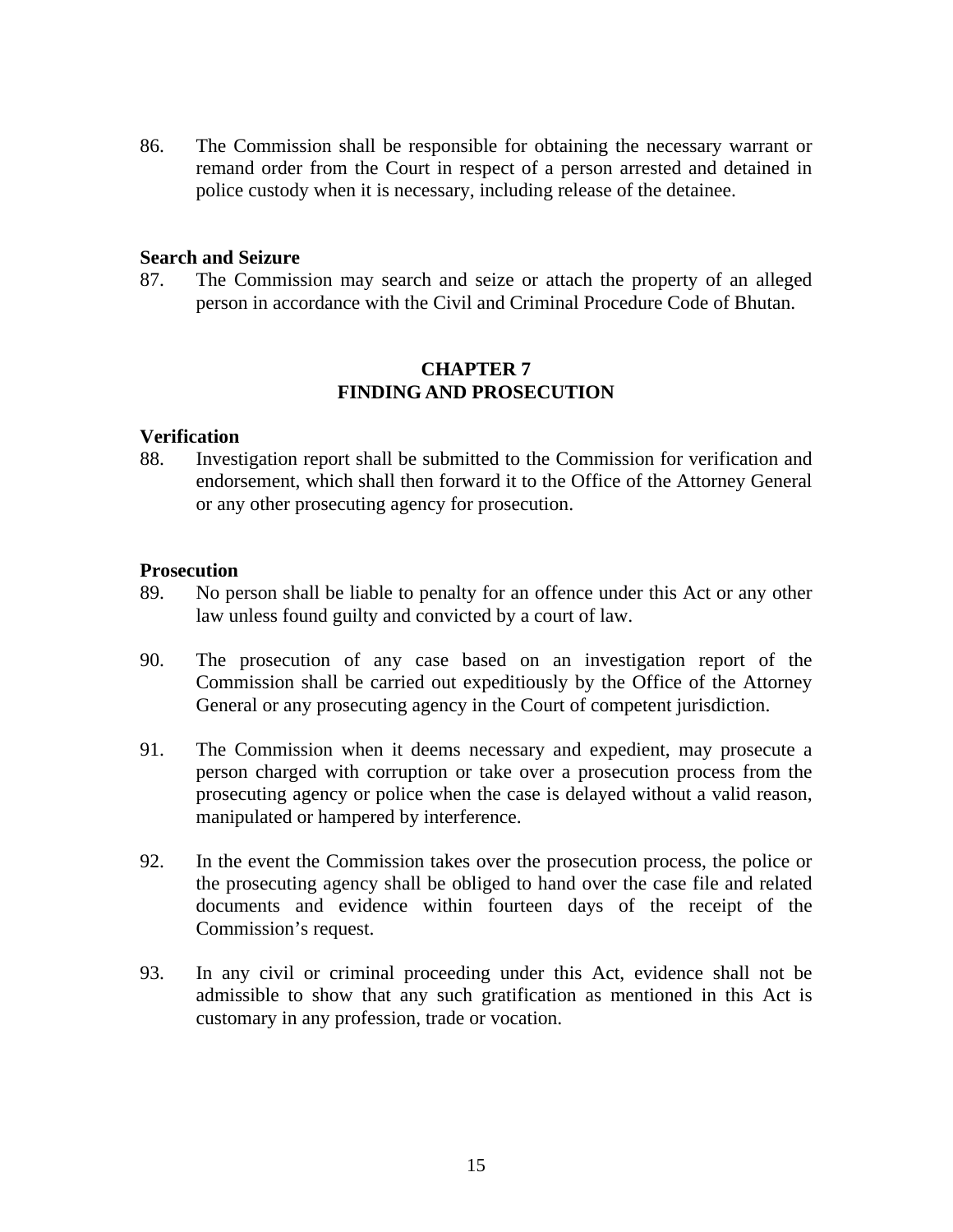### **CHAPTER 8 GENERAL AND SPECIAL DUTY OF COOPERATION**

- 94. In accordance with the Constitution, the Commission, within its scope of activity under this Act, is entitled to cooperation from any public entity or any person.
- 95. Notwithstanding any other law, on a written order of the Chairperson a public or private entity or a person is under the duty to provide the Commission with information, documents or any other material it or he possesses.
- 96. The Commission may require a public entity or any other organization to carry out investigation, inquiry, expert inspection, analysis, examination or any other necessary measures within its power.

## **CHAPTER 9 SAFETY AND SECURITY**

#### **Protection to Alleged Person**

97. The Commission shall give due regard to the personal safety and security of a person under custody during investigation and give reasonable protection whenever necessary.

#### **Protection to Informer and Witness**

- 98. The Commission shall ensure the identity protection of an informer.
- 99. The State shall be required to protect an informer, a witness and members of their family from physical, economic or any other threat.
- 100. In any trial of an offence of corruption, a witness shall not be obliged to disclose the name and address of any informer or state any matter that might lead to disclosure of his identity.
- 101. Where any documentary evidence contains the name and address of an informer, the Court shall cause all such passages to be concealed or to be obliterated so far as may be necessary.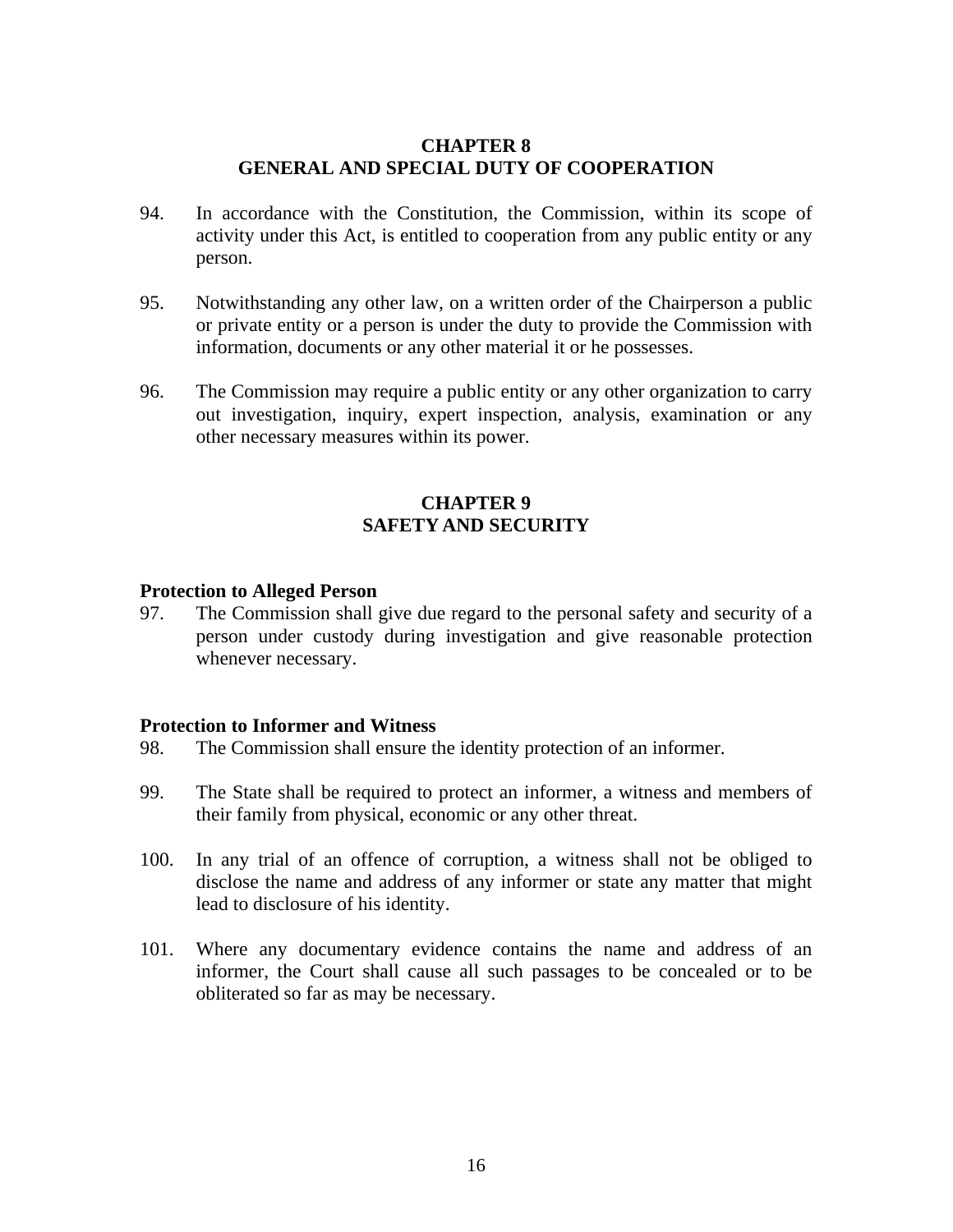- 102. Identity protection can only be withdrawn if such grant of protection was granted based on false information or if disclosure is essential in the interest of the public. Such a disclosure shall in no way undermine section 98 of this Act.
- 103. A person or entity shall not take any retaliatory action against an employee or a person for the disclosure or the threat to disclose to a lawful authority of an action of the person or entity which the employee or other person reasonably believes to be in violation of this Act.

#### **Immunity from Prosecution**

104. The Chairperson and members of the Commission, investigating officers or any other official involved in an investigation or inquiry shall enjoy immunity from prosecution for any lawful act arising from due discharge of their duty under this Act.

### **CHAPTER 10 OFFENCE, PENALTY AND BAIL**

#### **Offence**

- 105. Any offence defined in this Act shall be deemed to be a cognizable offence within the meaning of the Civil and Criminal Procedure Code of Bhutan.
- 106. Any person who has committed an offence of corruption or who fails to comply with any provision of this Act or any other law shall be guilty of an offence.
- 107. Any person who, being or having been a public servant or a person having served or serving under a non-governmental organization or such other organization using public resources:
	- (a) Maintains a standard of living that is not in commensurate with his lawful source of income; or
	- (b) Is in control of pecuniary resource or asset disproportionate to his lawful source of income;

shall unless he gives a satisfactory explanation to the Commission or the Court, be guilty of an offence and shall be liable for value-based sentencing in accordance with the Penal Code of Bhutan.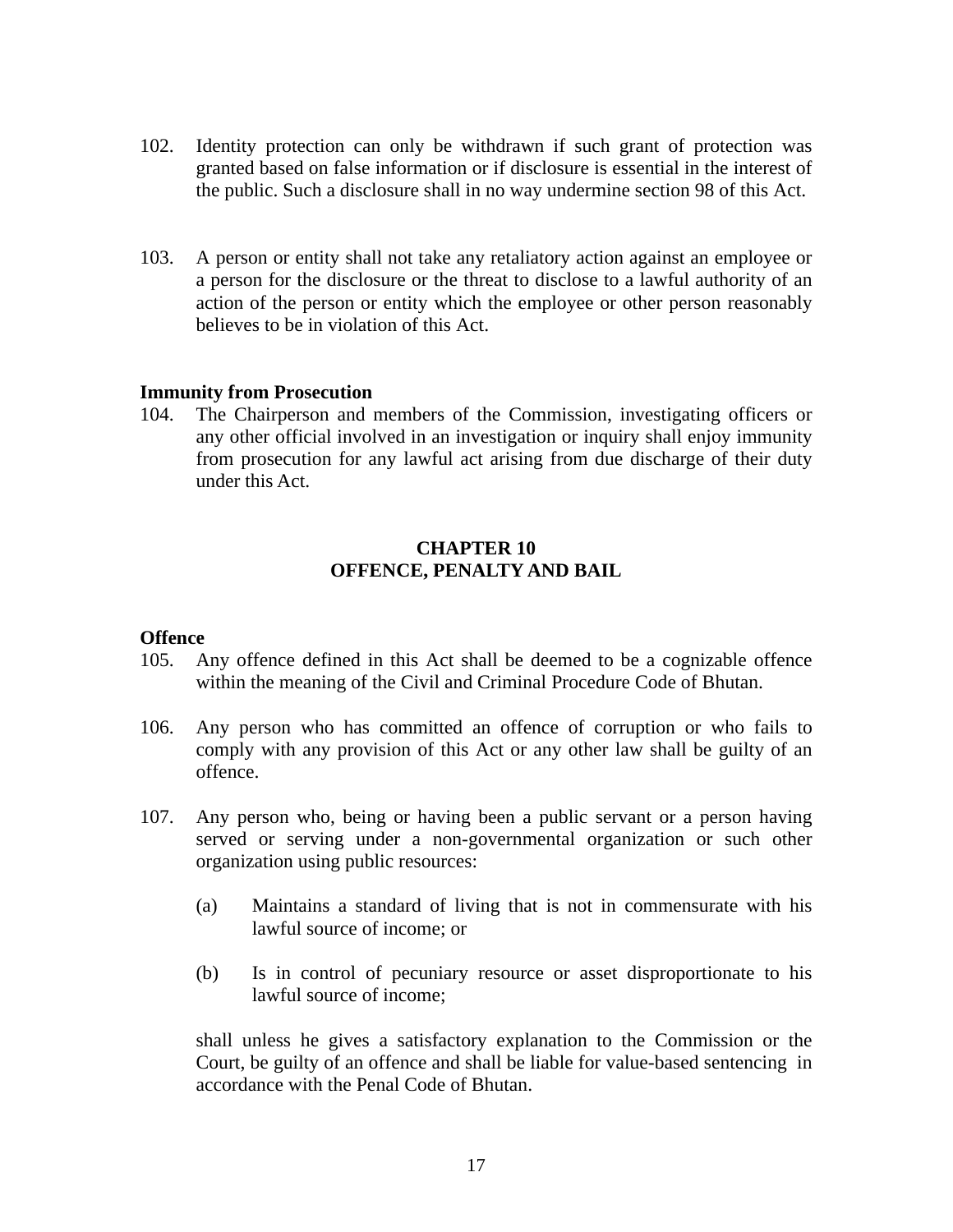- 108. Where the Court is satisfied in proceedings for an offence under subsection 107 (b) of this Act that, having regard to the closeness of his relationship to the accused and to other circumstances, there is reason to believe that any person is holding pecuniary resource or asset in trust or otherwise on behalf of the accused or acquired such resource or asset shall, in the absence of evidence to the contrary, be deemed to belong to the accused.
- 109. A person is guilty of an offence if he, in relation to a contract for performing any work, providing any service, supplying any article, material or substance or performing any other act, corruptly, directly or indirectly:
	- (a) With the intent to obtain such contract from any public entity, offers any gratification to any person who has made a tender for the contract, as an inducement or as a reward for his withdrawal from the tender;
	- (b) Accepts or agrees to accept any gratification for withdrawing a tender made by him for such contract; or
	- (c) Upon an invitation to submit a tender for such contract, colludes or makes an offer with intent to cause the tenderer or person organizing the tender to accept a particular offer.
- 110. The offence under section 109 of this Act shall be a value-based sentencing in accordance with the Penal Code of Bhutan.
- 111. Any person who has received or given a bribe from or to another person, as an inducement or a reward for his withdrawal from the tender in relation to a contract under section 109 of this Act, reports the matter to the Commission or to a lawful authority within twenty four hours of the receipt of such a bribe, shall not be liable for any penalty.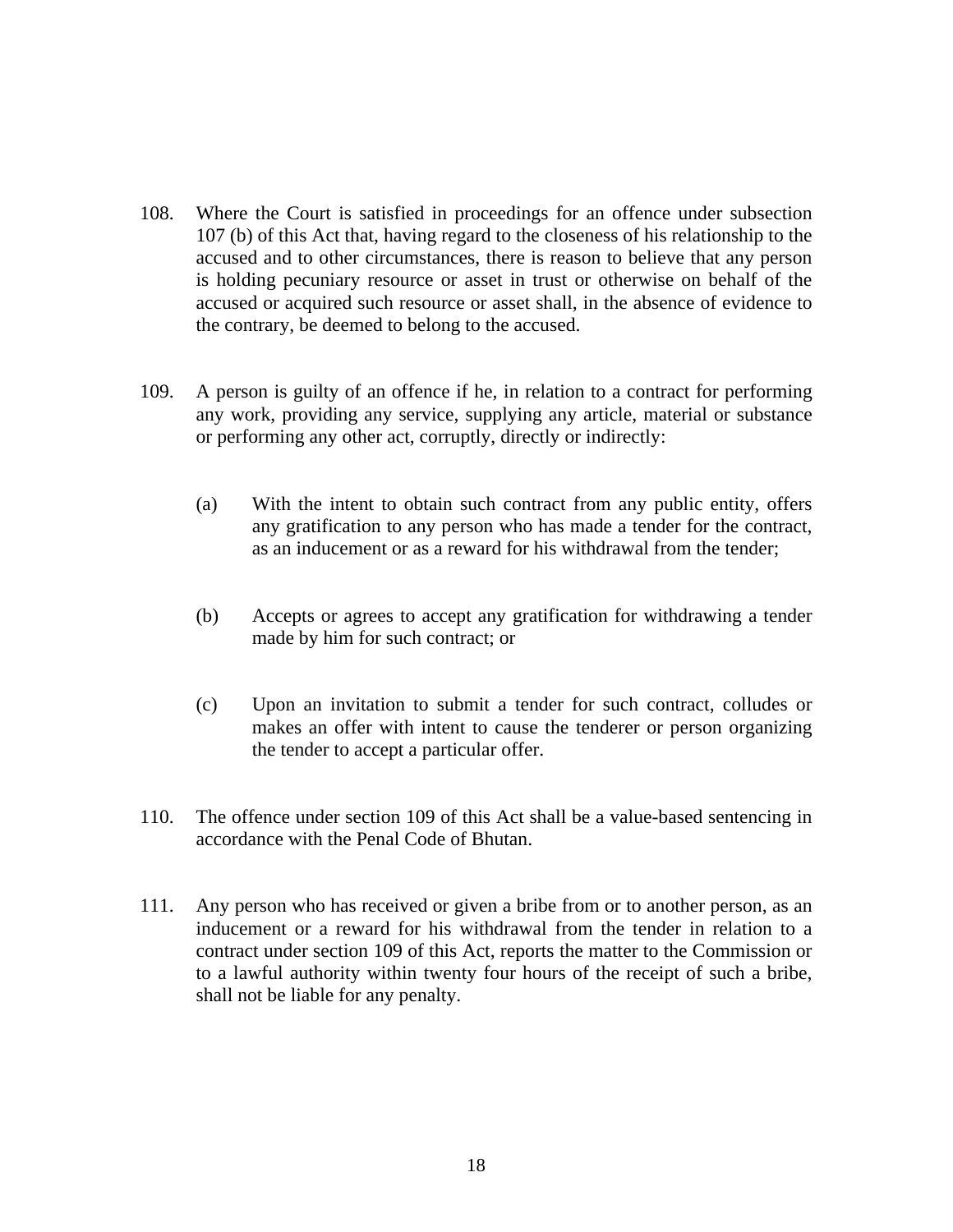- 112. Any person who is granted prior or due authorization to accept or give unlawful demand or bribe from a public servant or any other person under section 48 of this Act induces or encourages another public servant or any other person to commit a crime by making a false representation designed to induce the belief that the conduct is not prohibited by law shall be guilty of an offence of entrapment and liable to penalty under the Penal Code of Bhutan.
- 113. Any person who discloses the identity of an informer shall be guilty of an offence.
- 114. Any person or entity that takes any retaliatory action against an employee or a person for the disclosure or the threat to disclose to a lawful authority of an action of the person or entity which he reasonably believes to be in violation of this Act shall be guilty of an offence.
- 115. Any public servant or a person serving under a non-governmental organization or such other organization using public resource who fails to declare or makes a false declaration of income, asset and liability under this Act shall be guilty of an offence of violation and liable to penalty as provided under the Penal Code of Bhutan. Failure to declare for a second time shall be a ground for termination from service.
- 116. In accordance with section 115 of this Act, the head of the entity designated by the Commission, shall impose a fine or terminate the public servant or the person. Non-compliance of this section by the head shall be guilty of an offence as prescribed under section 118 of this Act.
- 117. Any person who agrees to provide information on the prosecution of an offence of corruption may enter into a plea bargain in accordance with the Civil and Criminal Procedure Code of Bhutan.

## *Obstruction*

118. Any person or public entity who fails to comply with the lawful demand of the Commission including implementation of anti-corruption strategy and measures and makes difficult the execution of its tasks shall be guilty of an offence.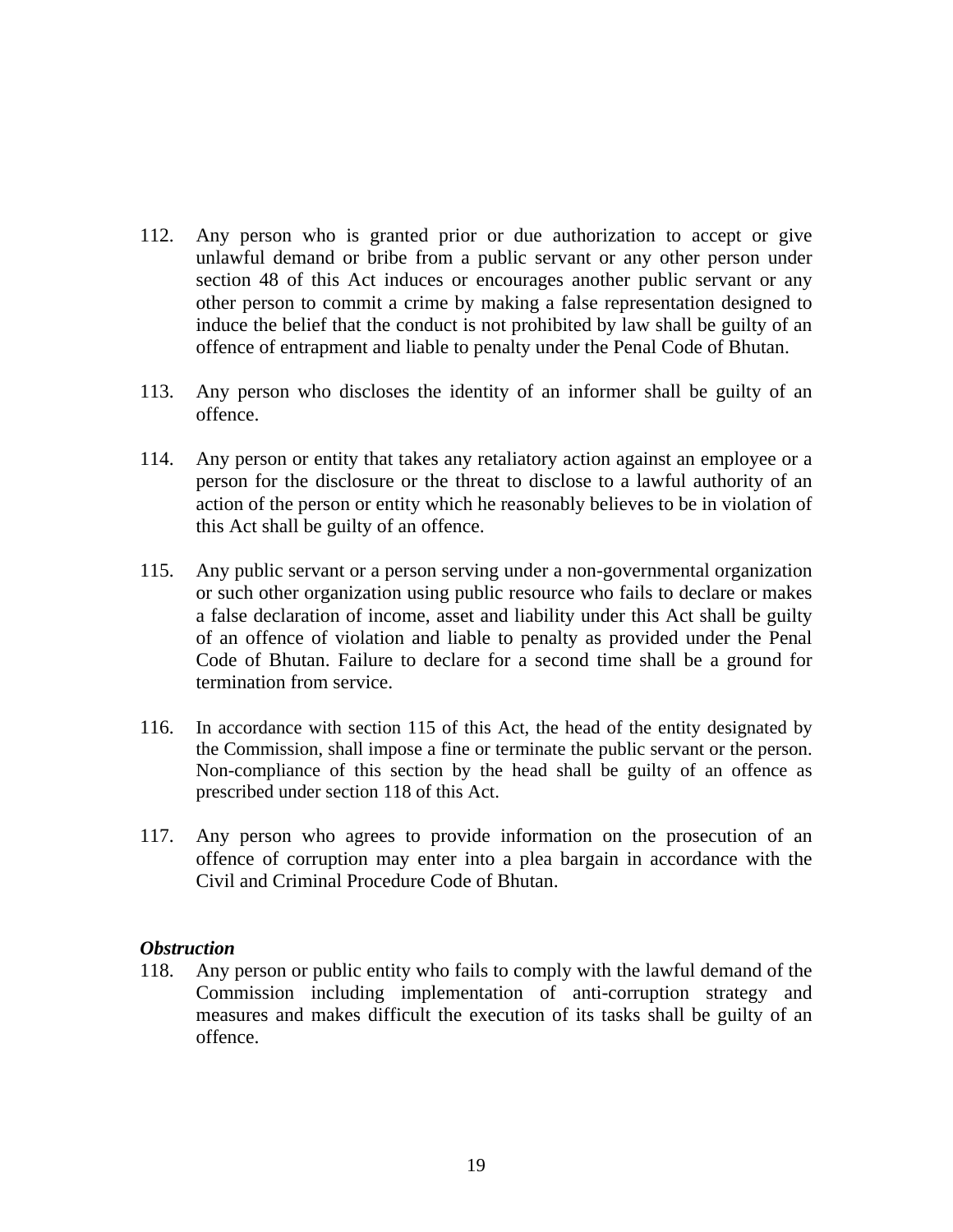### *Liability of Public Servant for Offence Committed Outside Bhutan*

- 119. Any public servant who commits an offence of corruption under this Act or any other law outside Bhutan shall be prosecuted for that offence as if it had been committed within Bhutan.
- 120. Any proceeding against any person under this section which would be a bar to subsequent proceeding against that person for the same offence, if the offence had been committed in Bhutan, shall be a bar to further proceeding against him, under any law for the time being in force relating to the extradition of a person, in respect of the same offence outside Bhutan.

### **Penalty**

- 121. Any person who is found guilty of an offence of corruption shall on conviction be liable to punishment provided for such offence under the Penal Code of Bhutan or other law.
- 122. Every person convicted of an offence of corruption under this Act or any other law, for which no penalty is specifically provided under the Penal Code of Bhutan or any other law, shall be liable to a fine or to imprisonment, or to both, as graded by the Courts.

## *Confiscation and Recovery*

123. When a defendant is convicted for corruption, any property constituting criminal proceeds, articles used or any benefit derived from such an offence shall be subjected to confiscation or recovery in accordance with this Act or any other law.

## *Thrimthue*

124. Except for recidivist and accustomed or habitual offender, the Court may make an order to pay fine in lieu of imprisonment, if the offence is not a felony.

## **Bail**

125. A defendant shall be admitted to bail subject to the provisions of the Civil and Criminal Procedure Code of Bhutan.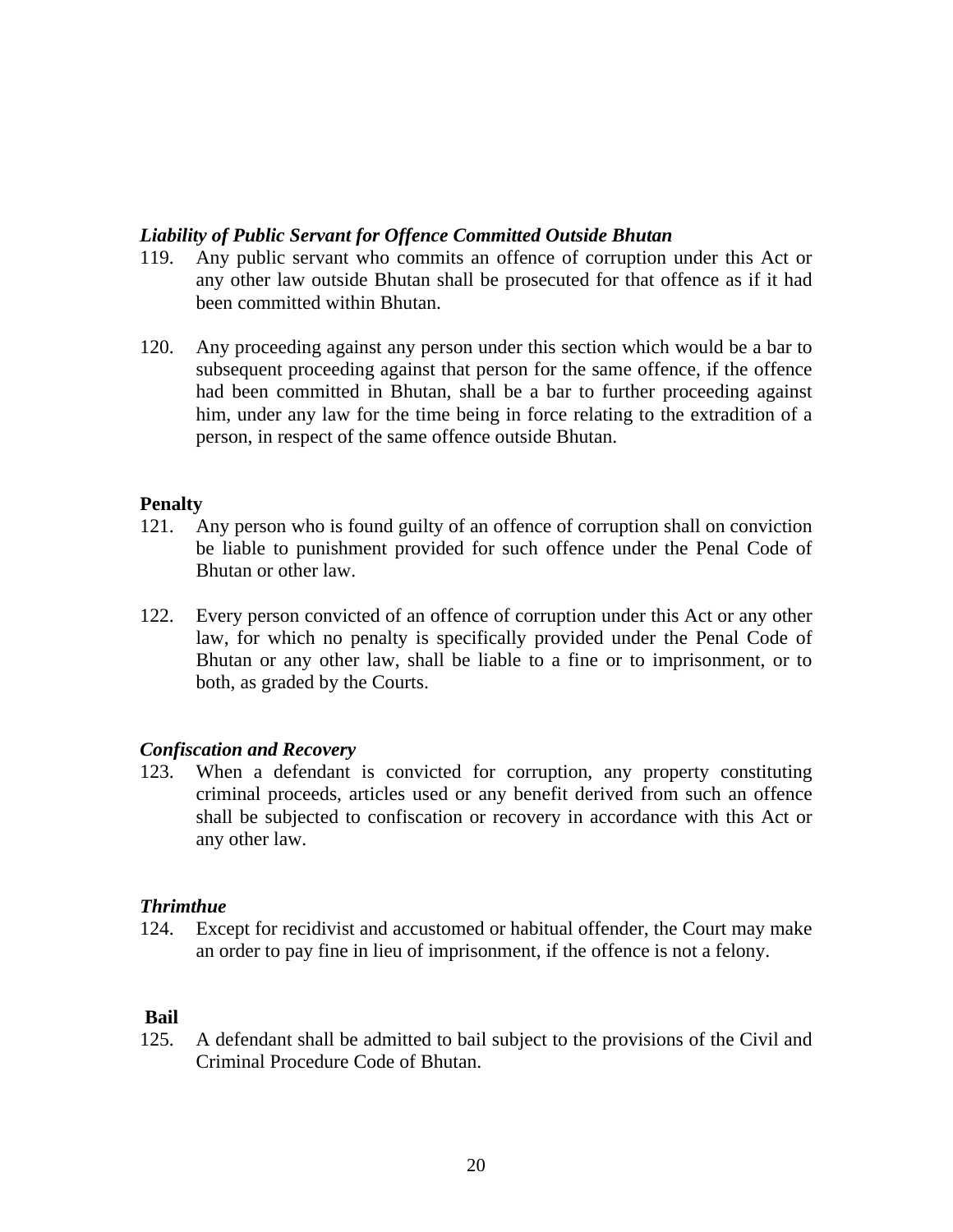## **CHAPTER 11 MISCELLANEOUS**

### **Annual Report**

126. The Commission shall submit an annual report to His Majesty, the Prime Minister and Parliament on its policy and performances including up-to-date data relating to complaints filed with the Commission, investigations conducted, convictions and acquittals with regard to such cases by a court of law or a tribunal.

### **Asset Declaration**

- 127. A public servant or a person serving under a non-governmental organization or such other organization using public resource shall declare his income, asset and liability and that of his spouse and dependent in accordance with the guideline and form prescribed by the Commission.
- 128. The head of the entity as designated by the Commission shall ensure that the declaration of asset under section 127 is made in accordance with this Act.
- 129. A person holding the following positions shall declare to the Commission his income, asset and liability and that of his spouse and dependent within three months after taking office, annually thereafter, and three months prior to vacation of office in accordance with the guideline and form prescribed by the Commission:
	- (a) Prime Minister;
	- (b) Chief Justice of Bhutan;
	- (c) Speaker and members of the National Assembly;
	- (d) Minister;
	- (e) Chairperson and members of the National Council;
	- (f) Constitutional office holder;
	- (g) Secretary to the government;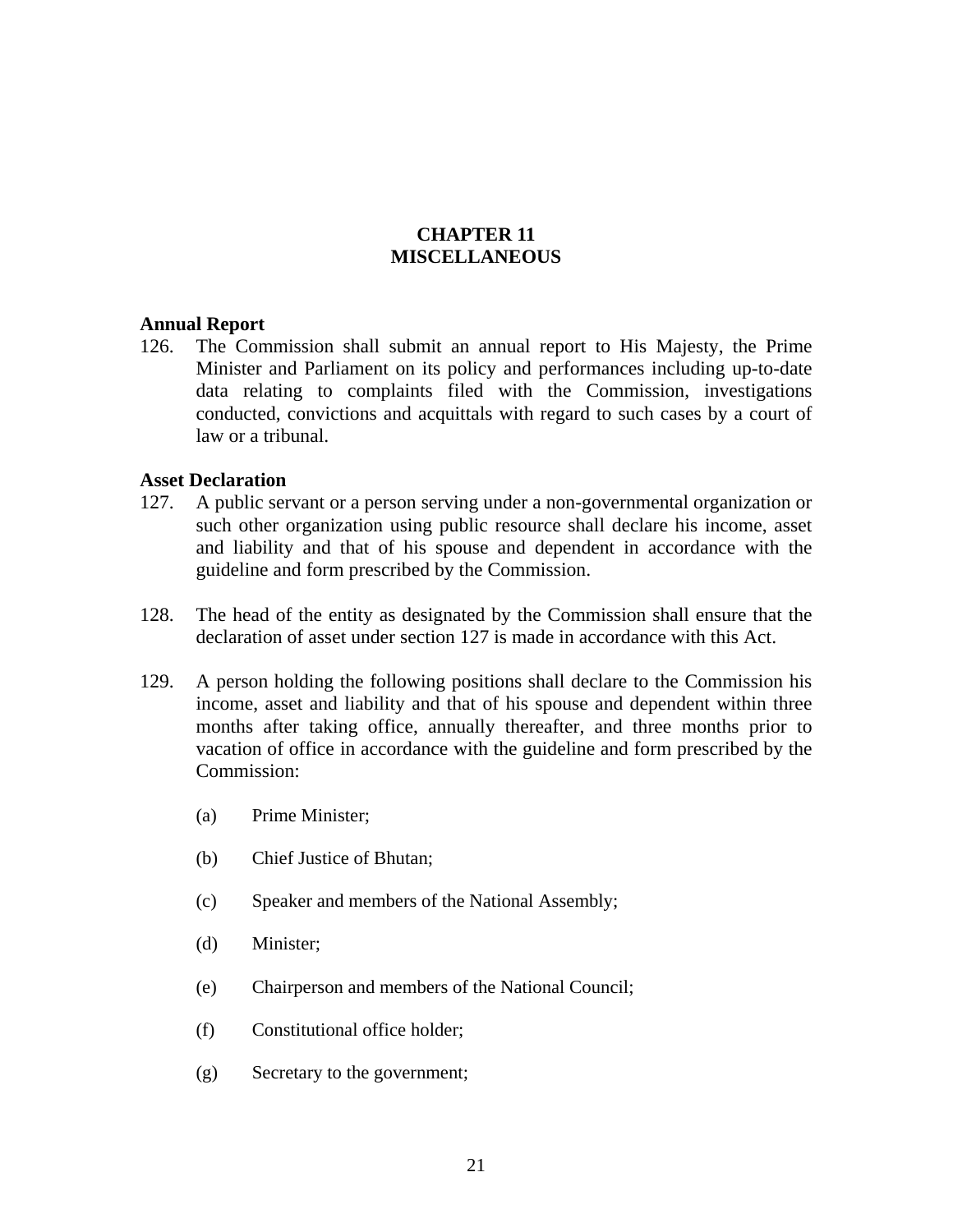- (h) Ambassador and Consul;
- (i) Members of the Constitutional office;
- (j) Head of autonomous agency;
- (k) Head of armed forces;
- (l) Chief of Police;
- (m) Chairperson of Dzongkhag Tshogdu, Gewog Tshogde and Thromde Tshogde;
- (n) Dzongda and Drangpon;
- (o) Chairperson and chief executive of corporation and financial institution;
- (p) Head of an NGO and other such organization that uses public resource; and
- (q) Any other public official that the Commission may prescribe from time to time.
- 130. The Commission may verify the accuracy of declaration of income, asset and liability submitted by a public official as per section 129 of this Act including his spouse and dependant.
- 131. Violation of this requirement under section 129 shall be a ground for his impeachment or removal, as the case may be except that no person shall be imprisoned on an administrative decision.
- 132. Upon application to the Commission or the concerned organization and subject to its satisfaction that such information will not be used maliciously but for the interest of the general public, access to such declaration may be allowed.

## **Rule Making Power**

133. The Commission may make rules for effective administration of the Commission or as it deems necessary for effective implementation of this Act.

## **Establishment of a Tribunal**

134. A tribunal may be established in accordance with the Constitution to facilitate expedient adjudication of corruption cases.

## **Amendment of Schedule**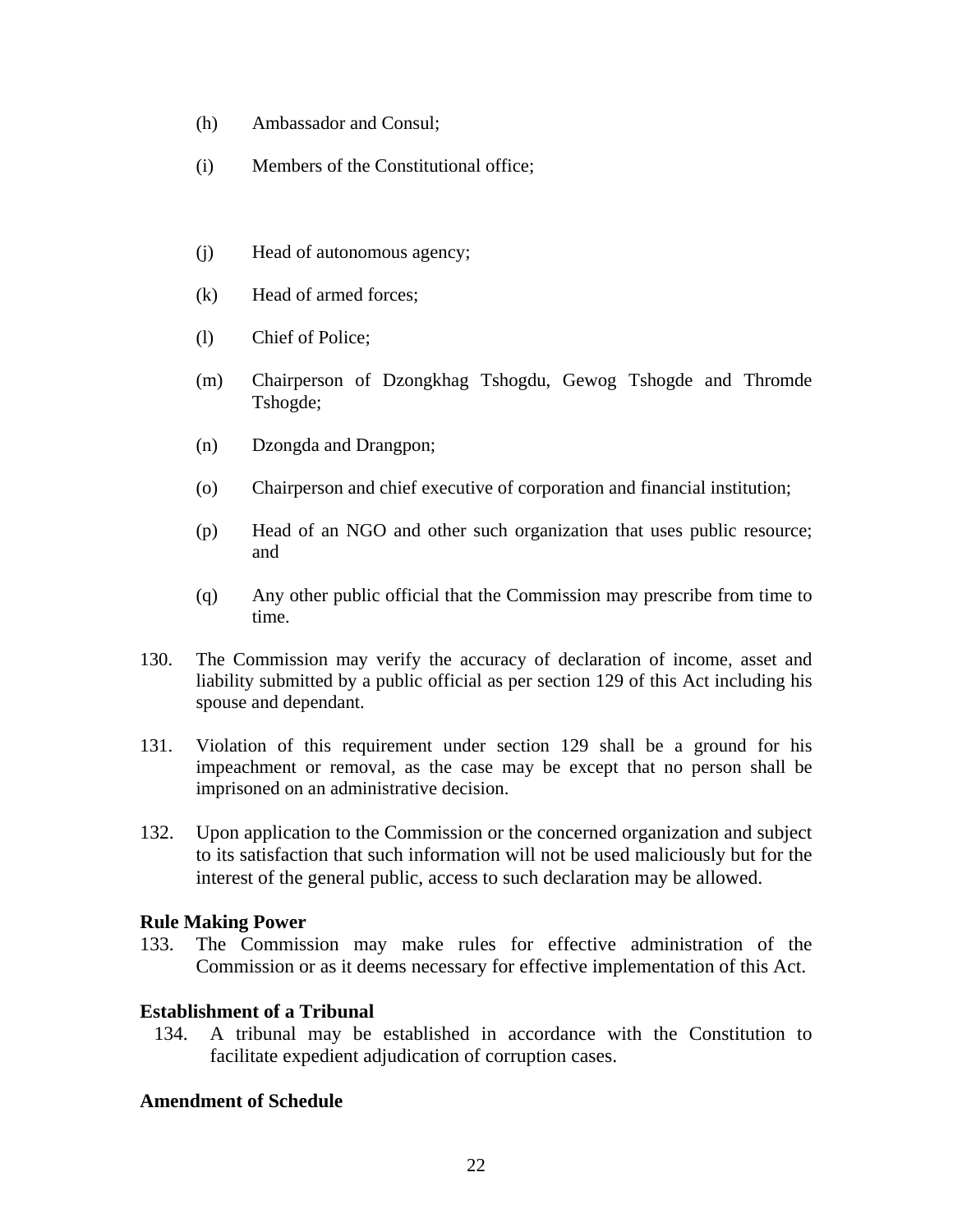135. The Commission shall have the power to make any addition, variation or deletion to the Schedule.

### **Amendment**

136. The amendment of this Act by way of addition, variation or repeal may be effected only by Parliament.

## **Authoritative Text**

137. The Dzongkha text shall be the authoritative text, if there exists any difference in meaning between the Dzongkha and the English text of this Act.

### **Definition**

138. In this Act unless the context otherwise requires:

- (a) "Abuse of authority" means improper use of position and power or nonperformance of an act required by law for the purpose of obtaining an undue advantage for himself, his relative, another person or entity or favouring another person or entity.
- (b) "Abuse of privileged information" means use of privileged information and knowledge including insider trading that a public servant or a person serving under a non-governmental organization or such other organization using public resource, possesses as a result of his office to provide unfair advantage to another person or to obtain a benefit, or to accrue a benefit for himself or another person or entity.
- (c) "Alleged person" means an individual or legal entity against whom a complaint has been lodged in accordance with this Act or any other law whom under the circumstance apparent to the Commission as indicating an act which constitutes a basis for conducting an investigation under this Act or any other law.
- (d) "Asset" means property of all kinds, whether moveable or immovable, tangible or intangible, whether situated in Bhutan or elsewhere, or any document or legal instrument demonstrating, purporting to demonstrate, or relating to ownership or other rights pertaining to such asset.
- (e) "Commission" means the Anti-Corruption Commission of Bhutan.
- (f) "Complainant" means a person who lodges a complaint with the Commission on an offence of corruption.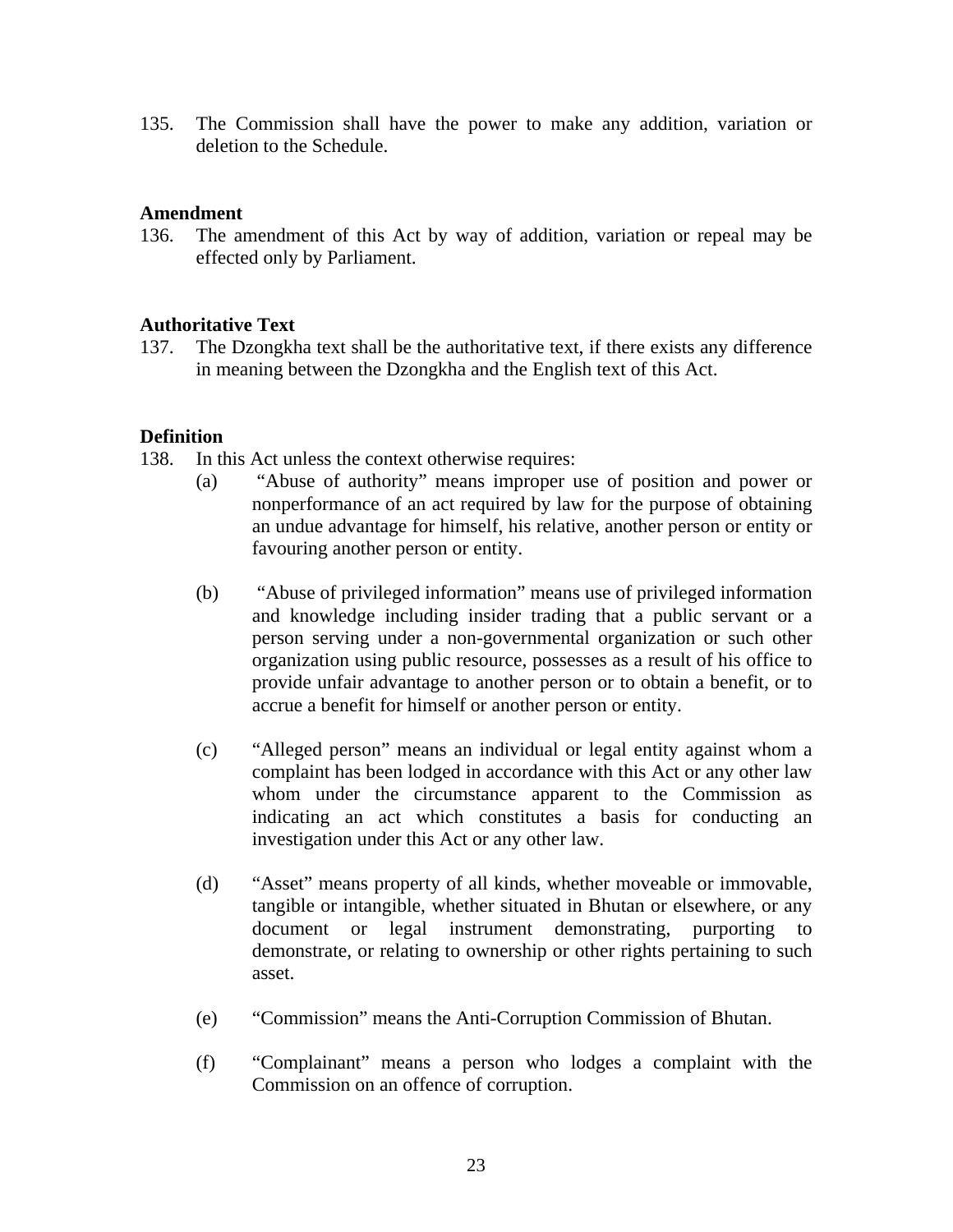- (g) "Corporation" means a body corporate including the financial institution incorporated under the Companies Act of the Kingdom of Bhutan, which is wholly or partly owned by the government.
- (h) "Corruption" means:
	- (i) Any person with a corrupt intention accepts or obtains or agrees to accept or attempts to obtain; gives or agrees to give or offers any gratification to any person or entity as an inducement or reward for doing or forebearing to do an act relating to the exercise or non-exercise of power in office or in the course of official duty, rendering the gratification an undue gratification. "Corrupt intention" includes any action motivated by or resulting inter alia in the following:
		- (1) Unethical and dishonest act;
		- (2) Abuse of authority;
		- (3) Use of position of trust for dishonest gain;
		- (4) Giving or enabling a person to receive preferential treatment; or
		- (5) Abuse and misuse of public resources.
	- (ii) The commission or an attempt to commit, conniving in or acquiescing to commit, aiding or abetting to commit any act in the Schedule.
- (i) "Dependant" means an individual including children entirely dependent on the earnings of a person.
- (j) "Disproportionate asset" means having an unusually large quantity of income and asset as opposed to known source of income; unusual decrease of liability; or unlawful acquisition of income and asset as a consequence of performance or non-performance of duty and/or exercise of power in office or in the course of duty.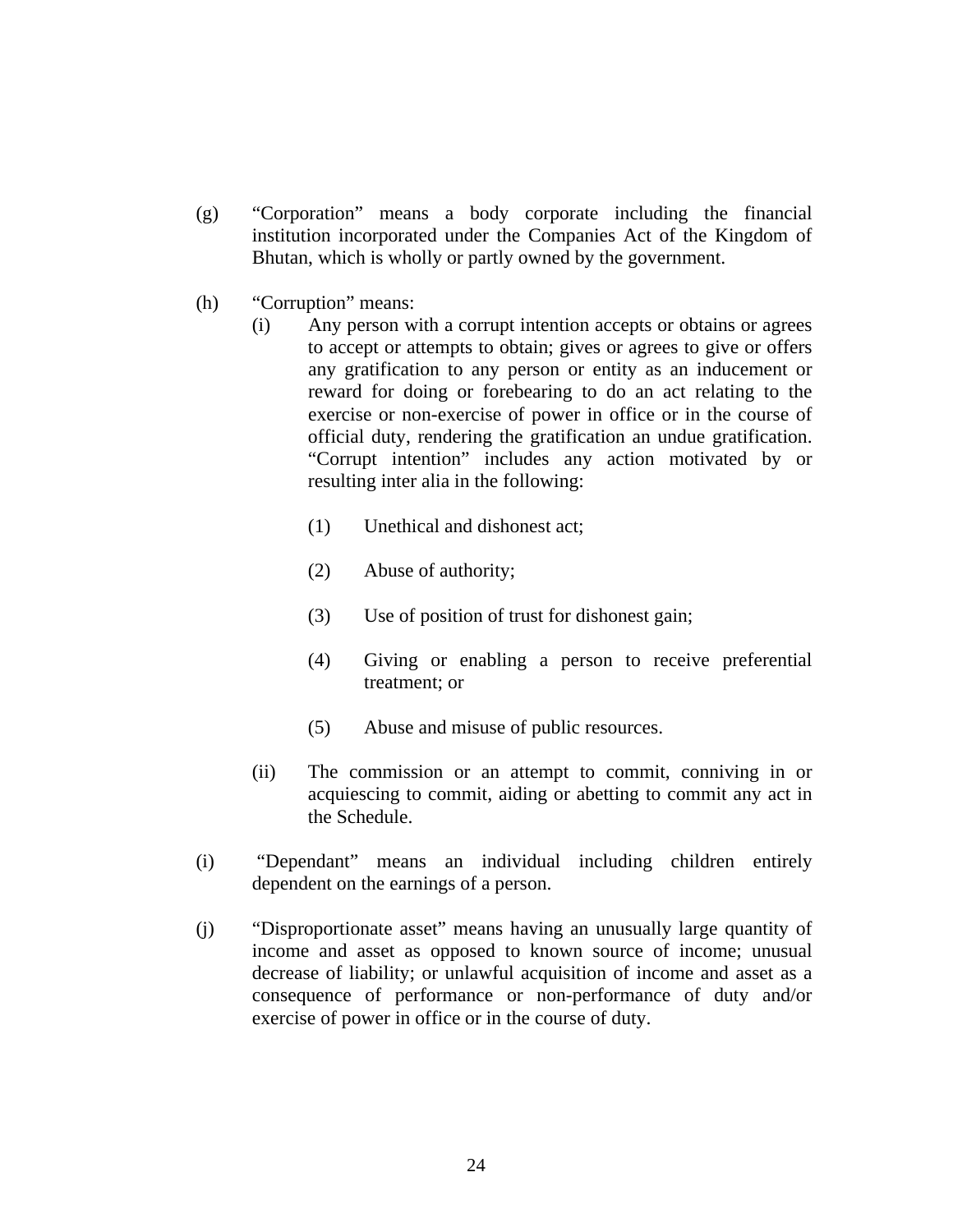- (k) "Gratification" means pecuniary or material benefit estimable generally in money including:
	- (i) Any gift, loan, fee, commission, valuable security or other asset or interest in asset;
	- (ii) Any office, employment or contract;
	- (iii) Any payment, discharge or liquidation of any loan, obligation or other liability whatsoever, whether in whole or in part;
	- (iv) Any other service, favour or advantage, including protection from any penalty or disability incurred or apprehended or from any action or proceeding of a disciplinary or penal nature, whether or not already instituted and including the exercise or the forbearance from the exercise of any right or any official power or duty; and
	- (v) Any offer, undertaking or promise of any gratification within the meaning of subsections (i), (ii), (iii), and (iv).
- (l) "Informer" means an individual who informs the Commission of the commission or an attempt to commit an offence of corruption by a person.
- (m) "Injured person" means a person aggrieved by the commission of an offence of corruption.
- (n) "Investigation" means investigation within the meaning of Civil and Criminal Procedure Code of Bhutan.
- (o) "Jabmi" means a Bhutanese legal counsel who is licensed to practice.
- (p) "Person" includes an individual, partnership, corporation, organization, enterprise, agency, or other legal entity whether public or private and successor, representative, or agent of one of them.
- (q) "Public duty" means a duty in the discharge of which the State, public or community at large has an interest.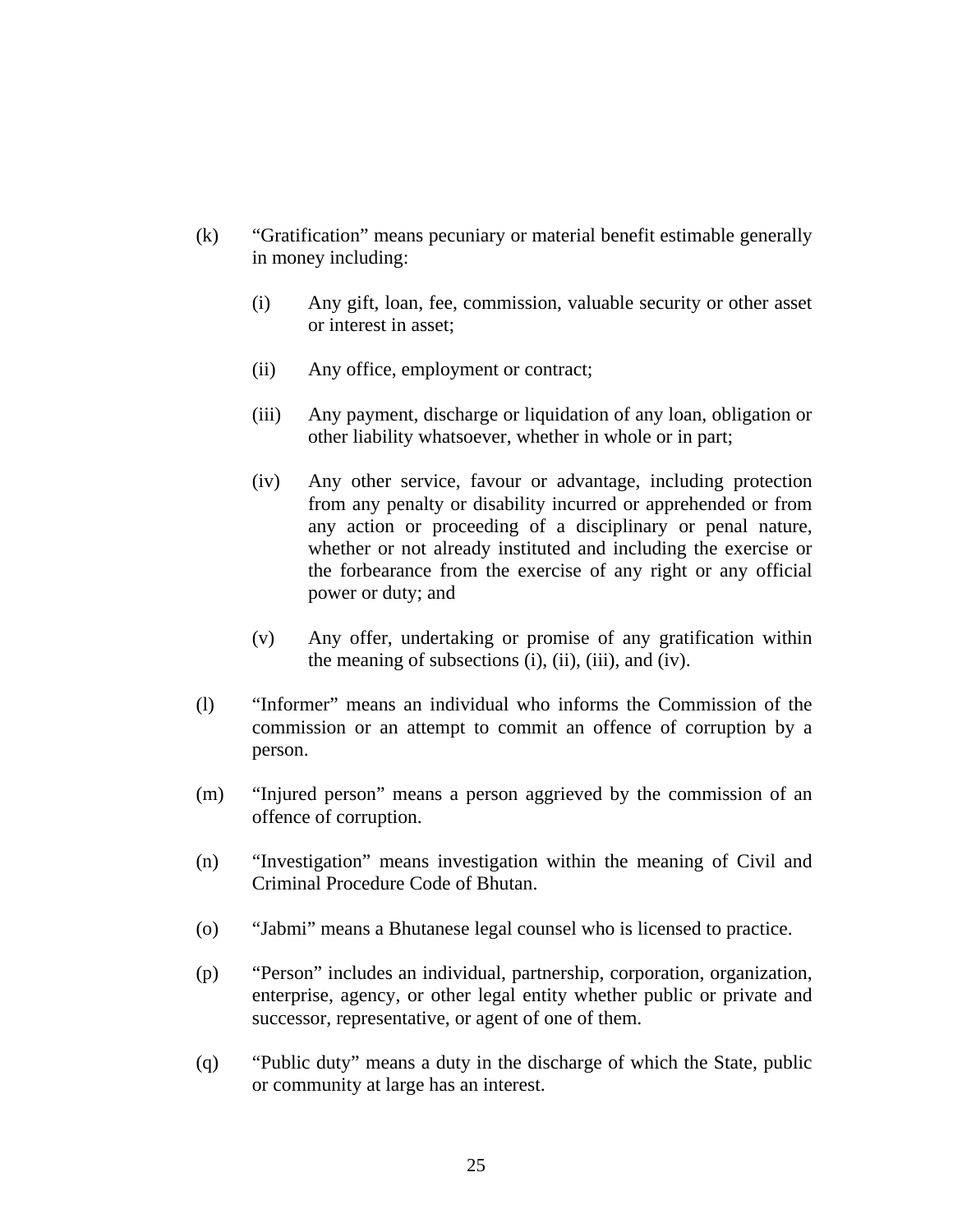- (r) "Public entity" means the three branches of the government, a constitutional body, armed force, police, autonomous agency or corporation.
- (s) "Public resource" includes public fund, property, human resource, authority, information, time, natural resource and other resource mobilized through domestic and external source*.*
- (t) "Public servant" means any:
	- (i) Person appointed, elected or co-opted into the service or on the pay roll of the government or remunerated by the government by fees or commission for the performance of any public duty;
	- (ii) Person in the service or on the pay roll of a corporation under the government or a government company as defined in the Companies Act of the Kingdom of Bhutan;
	- (iii) Person authorized by a court of law to perform any duty, in connection with the administration of justice, including a liquidator, receiver or member appointed by such a court; or
	- (iv) Person who holds an office by virtue of which he is authorized or required to perform any public duty.
- (u) "Thrimthue" means payment of fine in lieu of imprisonment.

#### **Rule of Construction**

139. In this Act, unless the context indicates otherwise, the singular shall include the plural and the masculine shall include the feminine.